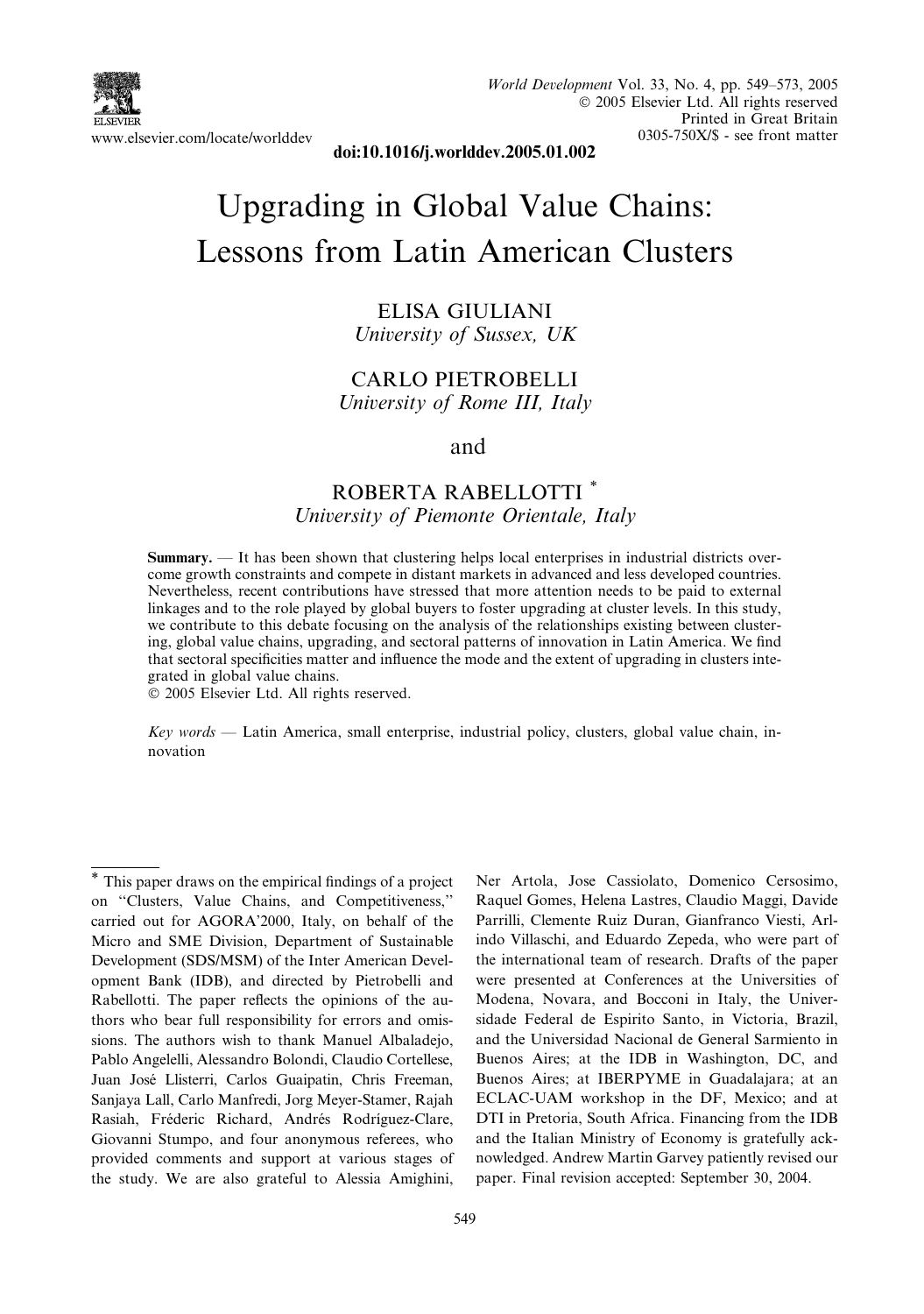# 1. INTRODUCTION

The aim of this paper is to explore how small- and medium-sized Latin American enterprises (SMEs) may participate in global markets in a way that provides for sustainable growth. This may be defined as the ''high road'' to competitiveness, contrasting with the ''low road,'' typical of firms from developing countries, which often compete by squeezing wages and profit margins rather than by improving productivity, wages, and profits. The key difference between the high and the low road to competitiveness is often explained by the different capabilities of firms to ''upgrade.'' In this paper, upgrading refers to the capacity of a firm to innovate to increase the value added of its products and processes [\(Humphrey & Schmitz, 2002a; Kaplinsky &](#page-21-0) [Readman, 2001; Porter, 1990](#page-21-0)).

Capitalizing on one of the most productive areas of the recent literature on SMEs, we restrict our field of research to small enterprises located in clusters. There is now a wealth of empirical evidence ([Humphrey, 1995; Nadvi &](#page-21-0) [Schmitz, 1999; Rabellotti, 1997\)](#page-21-0) showing that small firms in clusters, both in developed and developing countries, are able to overcome some of the major constraints they usually face: lack of specialized skills, difficult access to technology, inputs, market, information, credit, and external services.

Nevertheless, the literature on clusters, mainly focused on the *local* sources of competitiveness coming from intracluster vertical and horizontal relationships generating ''collective efficiency'' [\(Schmitz, 1995\)](#page-22-0), has often neglected the increasing importance of external linkages. Due to recent changes in production systems, distribution channels, and financial markets, and to the spread of information technologies, enterprises and clusters are increasingly integrated in value chains that often operate across many different countries. The literature on global value chains (GVCs) [\(Gereffi, 1999; Gereffi](#page-20-0) [& Kaplinsky, 2001\)](#page-20-0) calls attention to the opportunities for local producers to learn from the global leaders of the chains that may be buyers or producers. The internal governance of the value chain has an important effect on the scope of local firms' upgrading ([Humphrey](#page-21-0) [& Schmitz, 2000](#page-21-0)).

Indeed, extensive evidence on Latin America reveals that both the local and the global dimensions matter, and firms often participate in clusters as well as in value chains [\(Pietrobelli](#page-22-0) [& Rabellotti, 2004](#page-22-0)). Both forms of organization offer opportunities to foster competitiveness via learning and upgrading. However, they also have remarkable drawbacks, as, for instance, upgrading may be limited in some forms of value chains, and clusters with little developed external economies and joint actions may have no influence on competitiveness.

Moreover, both strands of literature were conceived and developed to overcome the sectoral dimension in the analysis of industrial organization and dynamism. On the one hand, studies on clusters, focusing on agglomerations of firms specializing in different stages of the filie're, moved beyond the traditional units of analysis of industrial economics: the firm and the sector. On the other hand, according to the value chain literature, firms from different sectors may all participate in the same value chain ([Gereffi, 1994](#page-20-0)). Nevertheless, SMEs located in clusters and involved in value chains, may undertake a process of upgrading in order to increase and improve their participation in the global economy, especially as the industrial sector plays a role and affects the upgrading prospects of SMEs.

The contribution this paper makes is by taking into account all of these dimensions together. Thus, within this general theoretical background, this study aims to investigate the hypothesis that *enterprise upgrading is simulta*neously affected by firm-specific efforts and actions, and by the environment in which firms operate. The latter is crucially shaped by three characteristics: (i) the collective efficiency of the cluster in which SMEs operate, (ii) the pattern of governance of the value chain in which SMEs participate, and (iii) the peculiar features that characterize learning and innovation patterns in specific sectors.

The structure of the paper is the following: in Section 2, we briefly review the concepts of clustering and value chains, and focus on their overlaps and complementarities. Section 3 first discusses the notion of SMEs' upgrading and then introduces a categorization of groups of sectors, based on the notions underlying the Pavitt taxonomy, and applied to the present economic reality of Latin America. Section 4 reports the original empirical evidence on a large sample of Latin American clusters, and shows that the sectoral dimension matters to explain why clustering and participating in global value chains offer different opportunities for upgrading in different groups of sectors. Section 5 summarizes and concludes.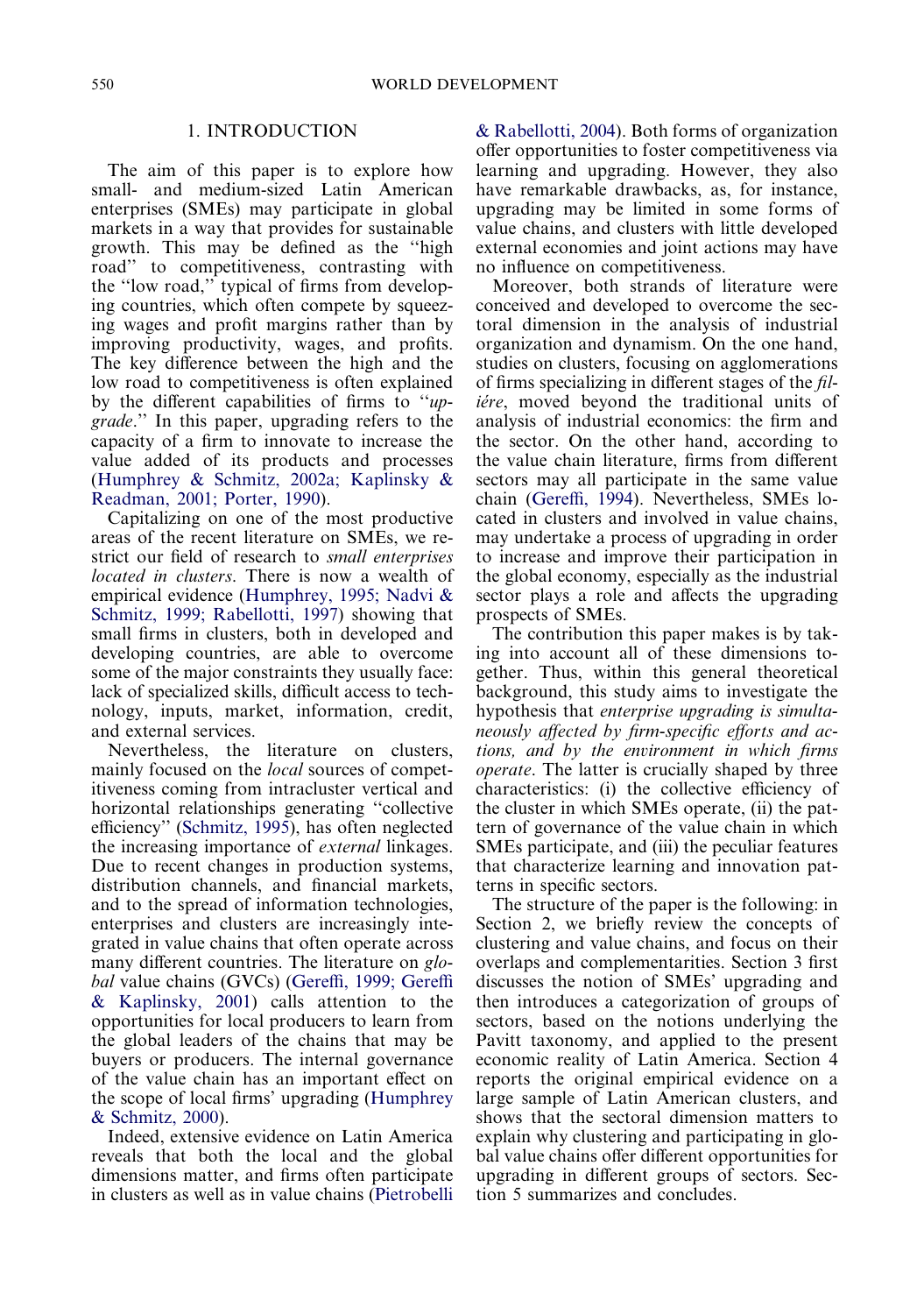# 2. CLUSTERS AND VALUE CHAINS

During the last two decades, the successful performance of industrial districts in the developed world, particularly in Italy, has stimulated new attention to the potential offered by this form of industrial organization for firms of developing countries. The capability of clustered firms to be economically viable and grow has attracted a great deal of interest in development studies.

In developing countries, the sectoral and geographical concentration of SMEs is rather common, and a wide range of cases has since been reported. <sup>2</sup> Obviously, the existence of a critical mass of specialized and agglomerated activities, in a number of cases with historically strong roots, does not necessarily imply that these clusters share all the stylized facts which identify the Marshall type of district, as firstly defined by [Becattini \(1987\).](#page-20-0) <sup>3</sup> Nonetheless, clustering may be considered as a major facilitating factor for a number of subsequent developments (which may or may not occur): division and specialization of labor, the emergence of a wide network of suppliers, the appearance of agents who sell to distant national and international markets, the emergence of specialized producer services, the materialization of a pool of specialized and skilled workers, and the formation of business associations.

To capture the positive impacts of these factors on the competitiveness of firms located in clusters, [Schmitz \(1995\)](#page-22-0) introduced the concept of ''collective efficiency'' (CE) defined as the competitive advantage derived from local external economies and joint action. The concept of external economies<sup>4</sup> was first introduced by Marshall in his Principles of Economics [\(1920\)](#page-21-0). According to [Schmitz \(1999a\)](#page-22-0), incidental external economies (EE) are of importance in explaining the competitiveness of industrial clusters, but there is also a deliberate force at work: consciously pursued joint action (JA). Such joint action can be within vertical or horizontal linkages.<sup>5</sup>

The combination of both incidental external economies and the effects of active cooperation defines the degree of collective efficiency of a cluster and, dynamically, its potential for fostering SMEs' upgrading. Both dimensions are crucial: Only incidental, passive external economies may not suffice without joint actions, and the latter hardly develop in the absence of external economies. Thus, our focus is on the

role of intracluster vertical and horizontal relationships generating collective efficiency.

However, recent changes in production systems, distribution channels and financial markets, accelerated by the globalization of product markets and the spread of information technologies, suggest that more attention needs to be paid to external linkages. <sup>6</sup> Gereffi's global value chain approach [\(Gereffi, 1999](#page-20-0)) helps us to take into account activities taking place outside the cluster and, in particular, to understand the strategic role of the relationships with key external actors.

From an analytical point of view, the value chain perspective is useful because [\(Kaplinsky,](#page-21-0) [2001; Wood, 2001](#page-21-0)) the focus moves from manufacturing only to the other activities involved in the supply of goods and services, including distribution and marketing. All these activities contribute to add value. Moreover, the ability to identify the activities providing higher returns along the value chain is key to understanding the global appropriation of the returns to production.

Value chain research focuses on the nature of the relationships among the various actors involved in the chain, and on their implications for development [\(Humphrey & Schmitz,](#page-21-0) [2002b\)](#page-21-0). To study these relationships, the concept of ''governance'' is central to the analysis.

At any point in the chain, some degree of governance or coordination is required in order to take decisions not only on ''what'' should be, or ''how'' something should be, produced but sometimes also "when," "how much," and even ''at what price.'' Coordination may occur through arm's-length market relations or nonmarket relationships. In the latter case, following [Humphrey and Schmitz \(2000\)](#page-21-0), we distinguish three possible types of governance: (a) network implying cooperation between firms of more or less equal power which share their competencies within the chain; (b) *quasi-hierar*chy involving relationships between legally independent firms in which one is subordinated to the other, with a leader in the chain defining the rules to which the rest of the actors have to comply; and (c) hierarchy when a firm is owned by an external firm.

Also stressed is the role played by GVC leaders, particularly by the buyers, in transferring knowledge along the chains. For small firms in less developed countries (LDCs), participation in value chains is a way to obtain information on the need and mode to gain access to global markets. Yet, although this information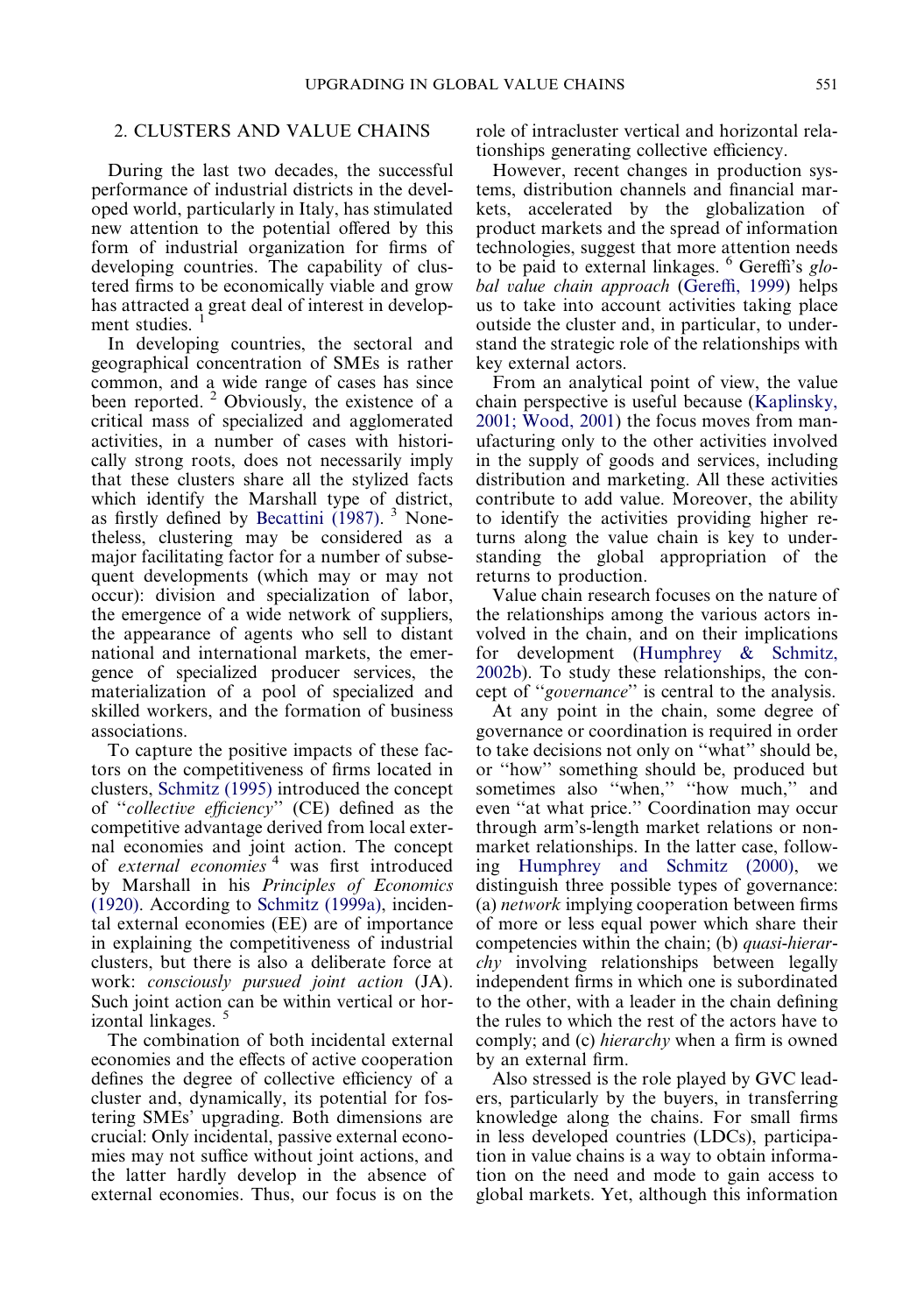has high value for local SMEs, the role played by the leaders of GVCs in fostering and supporting the SMEs' upgrading process is less clear. [Gereffi \(1999\),](#page-20-0) mainly focusing on East Asia, assumes a rather optimistic view, emphasizing the role of the leaders that almost automatically promote process, product, and functional upgrading among small local producers. [Pietrobelli and Rabellotti \(2004\)](#page-22-0) present a more differentiated picture for Latin America.

In line with the present approach, [Humphrey](#page-21-0) [and Schmitz \(2000\)](#page-21-0) discuss the prospects of upgrading with respect to the pattern of value chain governance. They conclude that insertion in a quasi-hierarchical chain offers very favorable conditions for process and product upgrading, but hinders functional upgrading. Networks offer ideal upgrading conditions, but they are the least likely to occur for developing country producers. In addition, a more dynamic approach suggests that chain governance is not given forever and may change because ([Humphrey & Schmitz, 2002b\)](#page-21-0): (a) power relationships may evolve when existing producers, or their spinoffs, acquire new capabilities; (b) establishing and maintaining quasi-hierarchical governance is costly for the lead firm and leads to inflexibility because of transaction specific investments; and (c) firms and clusters often do not operate only in one chain but simultaneously in several types of chains, and they may apply competencies learned in one chain to supply other chains.

In sum, both modes of organizing production, that is, the cluster and the value chain, offer interesting opportunities for the upgrading and modernization of local firms, and are not mutually exclusive alternatives. However, in order to assess their potential contribution to local SMEs' innovation and upgrading, we need to understand their organization of interfirm linkages and their internal governance. Furthermore, as we explain in the following section, the nature of their dominant specialization also plays a role and affects SMEs' upgrading prospects.

#### 3. THE SECTORAL DIMENSION OF SMEs' UPGRADING

#### (a) The concept of upgrading

The concept of upgrading—making better products, making them more efficiently, or moving into more skilled activities—has often been

used in studies on competitiveness [\(Kaplinsky,](#page-21-0) [2001; Porter, 1990](#page-21-0)), and is relevant here.

Following this approach, upgrading is decisively related to innovation. Here we define upgrading as innovating to increase value added.<sup>7</sup> Enterprises achieve this in various ways, such as, for example, by entering higher unit value market niches or new sectors, or by undertaking new productive (or service) functions. The concept of upgrading may be effectively described for enterprises working within a value chain, where four types of upgrading are singled out [\(Humphrey & Schmitz, 2000](#page-21-0)):

—Process upgrading is transforming inputs into outputs more efficiently by reorganizing the production system or introducing superior technology (e.g., footwear producers in the Sinos Valley; [Schmitz, 1999b](#page-22-0)).

—Product upgrading is moving into more sophisticated product lines in terms of increased unit values (e.g., the apparel commodity chain in Asia upgrading from discount chains to department stores; [Gereffi,](#page-20-0) [1999](#page-20-0)).

—Functional upgrading is acquiring new, superior functions in the chain, such as design or marketing or abandoning existing low-value added functions to focus on higher value added activities (e.g., Torreon's blue jeans industry upgrading from maquila to ''full-package'' manufacturing; [Bair &](#page-19-0) [Gereffi, 2001](#page-19-0)).

—Intersectoral upgrading is applying the competence acquired in a particular function to move into a new sector. For instance, in Taiwan, competence in producing TVs was used to make monitors and then to move into the computer sector (Guerrieri & Pie-<br>trobelli, 2004; Humphrey & Schmitz, 2004; Humphrey  $\&$  Schmitz, [2002b\)](#page-21-0). In sum, upgrading within a value chain implies going up on the value ladder, moving away from activities in which competition is of the ''low road'' type and entry barriers are low.

Our focus on upgrading requires moving a step forward and away from Ricardo's static concept of ''Comparative Advantage'' (CA). While CA registers ex-post gaps in relative productivity which determine international trade flows, success in firm-level upgrading enables the dynamic acquisition of competitiveness in new market niches, sectors or phases of the productive chain [\(Lall, 2001; Pietrobelli, 1997](#page-21-0)). In sum, the logic goes from innovation, to upgrading, to the acquisition of firm-level *competitive*ness (i.e., competitive advantage).  $\degree$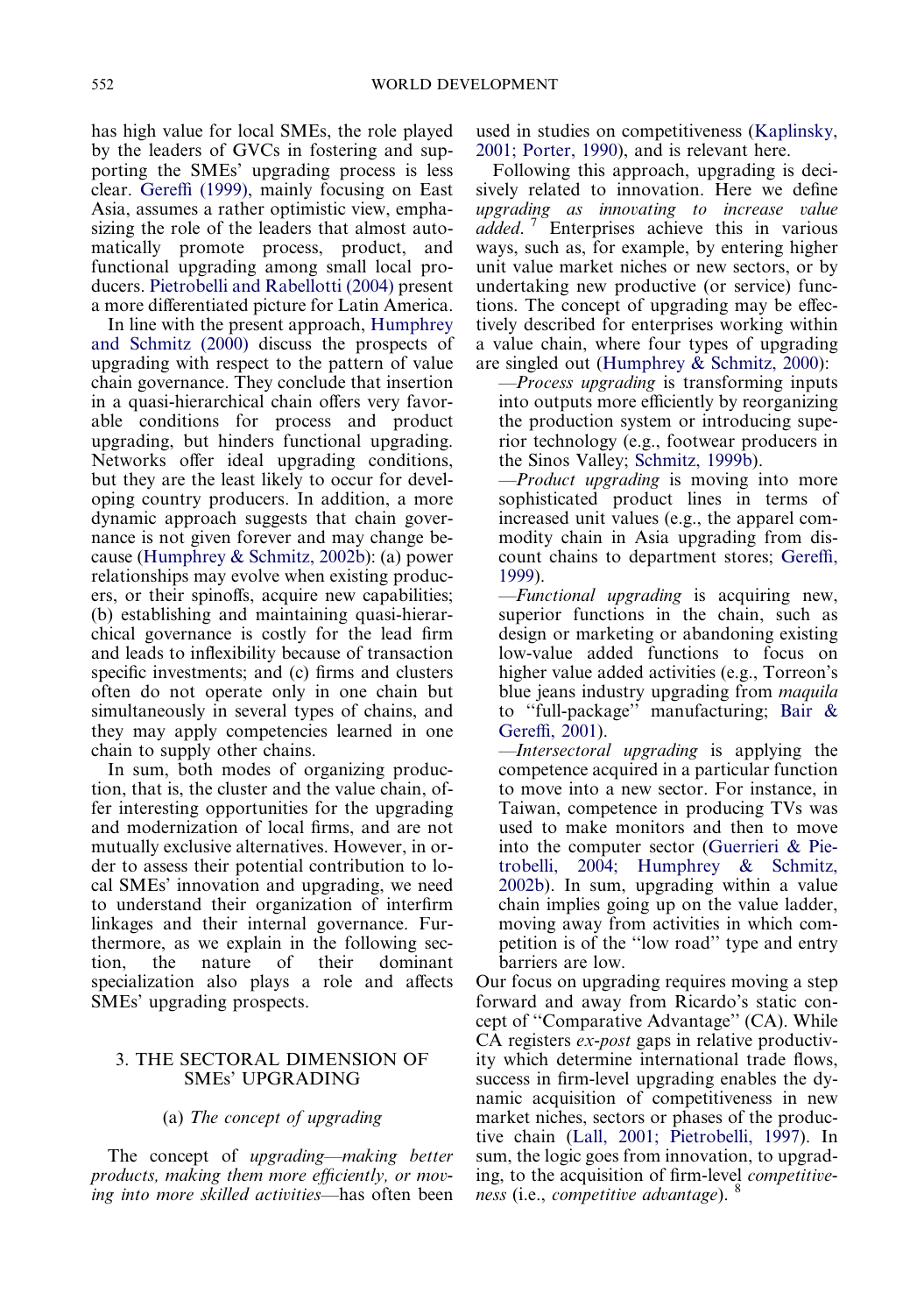In this paper, we argue that the concept of competitive advantage increasingly matters. In the theory of comparative advantage, what matters is relative productivity, determining different patterns of interindustry specialization. Within such a theoretical approach, with perfectly competitive markets, firms need to target only production efficiency. In fact, this is not enough, and competitive advantage is the relevant concept to analyze SMEs' performance because of (i) the existence of forms of imperfect competition in domestic and international markets and (ii) the presence of different degrees of (dynamic) externalities in different subsectors and stages of the value chain.

More specifically, in nonperfectly competitive market rents and niches of ''extra-normal'' profits often emerge, and this explains the efforts to enter selectively specific segments rather than simply focusing on efficiency improvements, regardless of the prevailing productive specialization (as advocated by the theory of CA). Moreover, different stages in the value chain offer different scope for dynamic externalities. Thus, for example, in traditional manufacturing, the stages of design, product innovation, marketing, and distribution may all foster competitiveness increases in related activities and sectors. The advantage of functional upgrading is in reducing the fragility and vulnerability of an enterprise's productive specialization. Competition from new entrants—i.e., firms from developing countries with lower production costs, crowding out incumbents—is stronger in the manufacturing phases of the value chain than in other more knowledge and organization-intensive phases (e.g., product design and innovation, chain management, distribution and retail, etc.). Therefore, functional upgrading may bring about more enduring and solid competitiveness.

For all these reasons, the concept of production efficiency is encompassed within the broader concept of competitiveness, and the efforts to upgrade functionally and intersectorally (and the policies to support these processes) are justified to reap larger rents and externalities emerging in specific stages of the value chain, market niches, or sectors.

An additional element that crucially affects the upgrading prospects of firms and clusters is the sectoral dimension. Insofar as we have defined upgrading as innovating to increase value added, then all the factors influencing innovation acquire a new relevance. This dimension

is often overlooked in studies on clusters, perhaps due to the fact that most of these studies are not comparative but rather detailed intraindustry case studies.

In order to take into account such a sectoral dimension, and the effect this may have on the firms' pattern of innovation and learning, we need to introduce the concept of ''tacit knowledge.'' This notion was first introduced by [Pola](#page-22-0)[nyi \(1967\)](#page-22-0) and then discussed in the context of evolutionary economics by [Nelson and Winter](#page-21-0) [\(1982\).](#page-21-0) It refers to the evidence that some aspects of technological knowledge are well articulated, written down in manuals and papers, and taught. Others are largely tacit, mainly learned through practice and practical examples. In essence, this is knowledge which can be freely used by its owners, but that cannot be easily expressed and communicated to anyone else.

The tacit component of technological knowledge makes its transfer and application costly and difficult. As a result, the mastery of a technology may require an organization to be active in the earlier stages of its development, and a close and continuous interaction between the user and the producer—or transfer—of such knowledge. Interfirm relationships are especially needed in this context. Tacit knowledge is an essential dimension to define a useful grouping of economic activities.

# (b) Sectoral specificities in upgrading and innovation: a classification for Latin American countries

The impact of collective efficiency and patterns of governance on the capacity of SMEs to upgrade may differ across sectors. This claim is based upon the consideration that sectoral groups differ in terms of technological complexity and in the modes and sources of innovation and upgrading. <sup>9</sup> As shown by innovation studies, in some sectors, vertical relations with suppliers of inputs may be particularly important sources of product and process upgrading (as in the case of textiles and the most traditional manufacturing), while in other sectors, technology users, organizations such as universities or the firms themselves (as, for example, with software or agroindustrial products) may provide major stimuli for technical change [\(Pavitt,](#page-21-0) [1984; Von Hippel, 1987\)](#page-21-0).

Consistently with this approach, the properties of firm knowledge bases across different sectors [\(Malerba & Orsenigo, 1993\)](#page-21-0)<sup>10</sup> may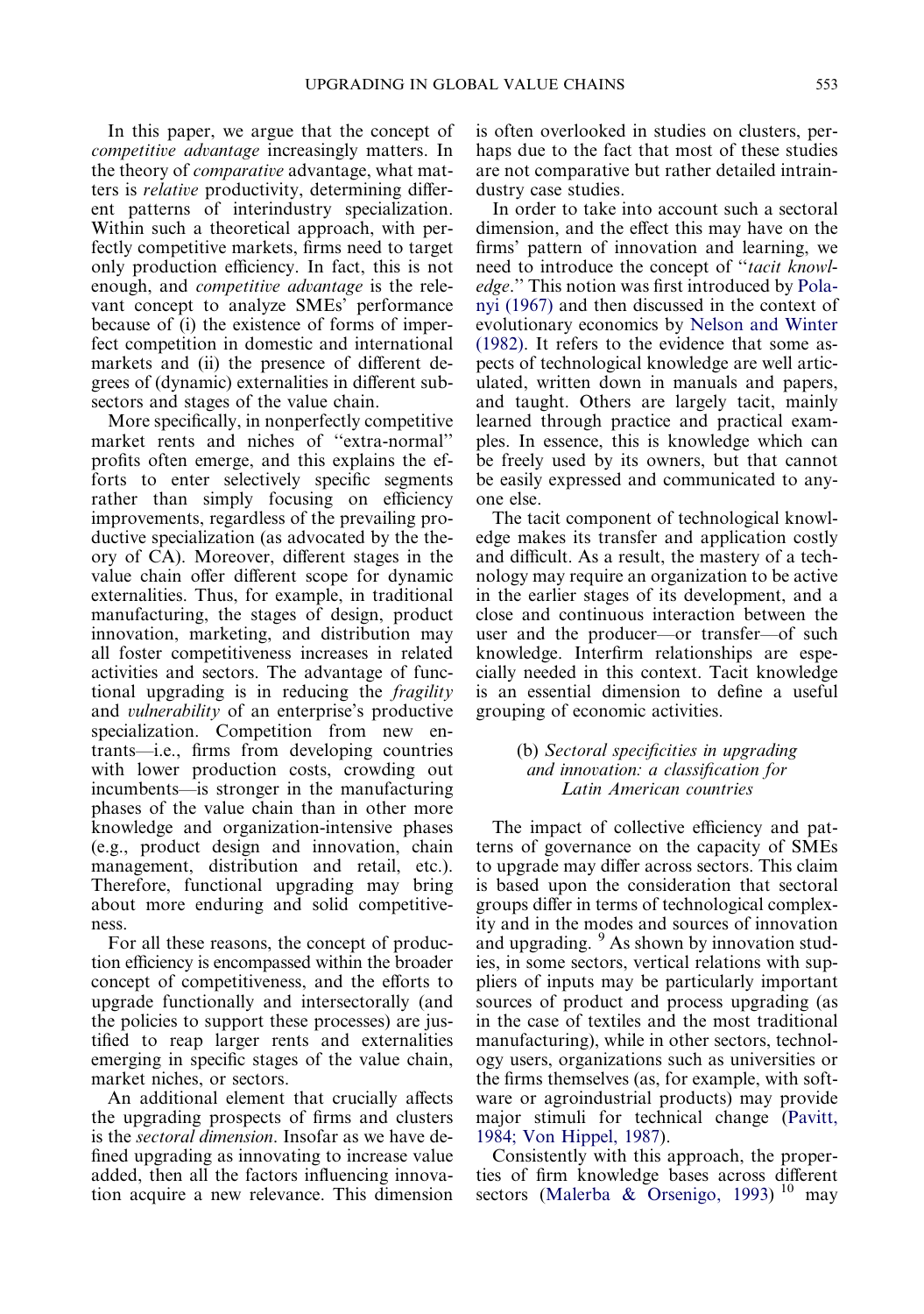affect the strategic relevance of collective efficiency for the processes of upgrading in clusters. Thus, for example, in traditional manufacturing sectors, technology has important tacit and idiosyncratic elements, and therefore, upgrading strongly depends on the intensity of technological externalities and cooperation among local actors (e.g., firms, research centers, and technology and quality diffusion centers), in other words, upgrading depends on the degree of collective efficiency. While in other groups (e.g., complex products or large natural resource-based firms) technology is more codified and the access to external sources of knowledge such as transnational corporations (TNCs), or research laboratories located in developed countries become more critical for upgrading.

Furthermore, the differences across sectoral groups raise questions on the role of global buyers in fostering (or hindering) the upgrading in different clusters. Thus, for example, global buyers may be more involved and interested in their providers' upgrading if the technology required is mainly tacit and requires intense interaction. Moreover, in traditional manufacturing industries, characterized by a low degree of technological complexity, firms are likely to be included in GVCs even if they have very low technological capabilities. Therefore, tight supervision and direct support become necessary conditions for global buyers who rely on the competencies of their local suppliers and want to reduce the risk of noncompliance [\(Humphrey & Schmitz, 2002b](#page-21-0)). The situation is at the opposite extreme in the case of complex products, where technology is often thoroughly codified and the technological complexity requires that firms have already internal technological capabilities to be subcontracted, otherwise large buyers would not contract them at all.

In order to take into account the above-mentioned hypotheses, we develop a sectoral classification, adapting existing taxonomies to the Latin American case.  $^{11}$  On the basis of Pavitt's seminal work ([1984\)](#page-21-0), we consider that in Latin America, in-house R&D activities are very low both in domestic and foreign firms ([Archibugi](#page-19-0) [& Pietrobelli, 2003](#page-19-0)), domestic intersectoral linkages have been displaced by trade liberalization [\(Cimoli & Katz, 2002\)](#page-20-0), and university– industry linkages appear to be still relatively weak [\(Arocena & Sutz, 2001\)](#page-19-0).<sup>12</sup> Furthermore, in the past 10 years, Latin America has deepened its productive specialization in resource-

based sectors and has weakened its position in more engineering intensive industries [\(Katz,](#page-21-0) [2001](#page-21-0)), reflecting its rich endowment of natural resources, relatively more than human and technical resources ([Wood & Berge, 1997\)](#page-22-0). Hence, we retain Pavitt's key notions and identify four main sectoral groups for Latin America on the basis of the way learning and upgrading occur, and on the related industrial organization that most frequently prevails. <sup>13</sup> The categories are as follows:

1. Traditional manufacturing, mainly laborintensive and ''traditional'' technology industries such as textiles, footwear, tiles, and furniture;

2. Natural resource-based sectors (NRbased), implying the direct exploitation of natural resources, for example, copper, marble, fruit, etc.;

3. Complex products industries (COPs), including, among others, automobiles, autocomponents and aircraft industries, ICT and consumer electronics;

4. Specialized suppliers, in our LA cases, essentially software.

Each of these categories tends to have a predominant learning and innovating behavior, in terms of main sources of technical change, dependence on basic or applied research, modes of in-house innovation (e.g., ''routinized'' versus large R&D laboratories), tacitness or codified nature of knowledge, scale and relevance of R&D activity, and appropriability of innovation ([Table 1\)](#page-6-0).

Traditional manufacturing and resource-based sectors are by far the most present in Latin America, and therefore especially relevant to our present aims of assessing SMEs' potential for upgrading within clusters and value chains. Traditional manufacturing is defined as supplier dominated, because major process innovations are introduced by producers of inputs (e.g., machinery, materials, etc.). Indeed, firms have room to upgrade their products (and processes) by developing or imitating new products' designs, often interacting with large buyers that increasingly play a role in shaping the design of final products and hence the specificities of the process of production (times, quality standards, and costs).

Natural resource-based sectors crucially rely on the advancement of basic and applied science, which, due to low appropriability conditions, is most often undertaken by public research institutes, possibly in connection with producers (farmers, breeders, etc.). <sup>14</sup> In these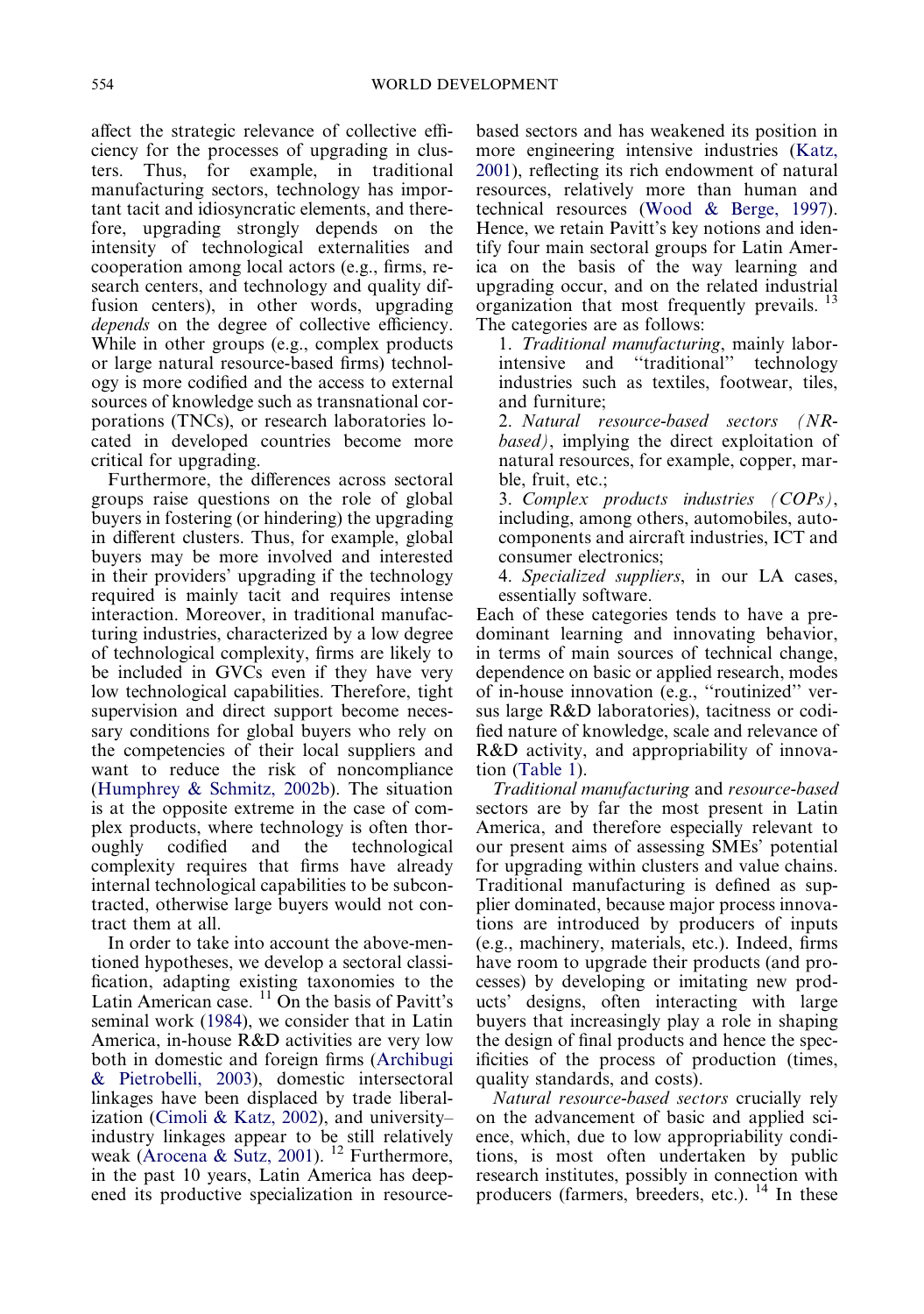<span id="page-6-0"></span>

| Groups                                   | Industries                                                              | Learning patterns                 | Description                                                                                                                                                                                                                                                                                                                                                                                                                      |
|------------------------------------------|-------------------------------------------------------------------------|-----------------------------------|----------------------------------------------------------------------------------------------------------------------------------------------------------------------------------------------------------------------------------------------------------------------------------------------------------------------------------------------------------------------------------------------------------------------------------|
| 1. Traditional<br>manufacturing apparel, | Textiles and<br>footwear,<br>furniture, tiles                           | Mainly supplier<br>driven         | -Most new techniques originate from machinery<br>and chemical industries<br>-Opportunity for technological accumulation are<br>focused on improvements and modifications in<br>production methods and associated inputs, and on<br>product design<br>-Most technology is transferred internationally,<br>embodied in capital goods<br>-Low appropriability, low entry barriers                                                   |
| 2. Natural<br>resource-<br>based         | Sugar, tobacco,<br>wine, fruit, milk,<br>mining industry                | Supplier driven,<br>science based | -Importance of basic and applied research led by<br>public research institutes due to low appropriability<br>of knowledge<br>-Innovation is also spurred by suppliers (machinery,<br>seeds, chemicals, etc.)<br>—Increasing importance of international sanitary and<br>quality standards, and of patents<br>-Low appropriability of knowledge, but high for<br>input suppliers                                                  |
| 3. Complex<br>products                   | Automobile and<br>auto components,<br>aircraft, consumer<br>electronics | Scale intensive<br>firms          | —Technological accumulation is generated by the<br>design, building and operation of complex production<br>systems or products<br>-In-house R&D is critical for innovation<br>-Process and Product technologies develop<br>incrementally<br>-In consumer electronics, technological accumu-<br>lation emerges mainly from corporate R&D<br>laboratories and university skills<br>-Appropriability is medium, high entry barriers |
| 4. Specialized<br>suppliers              | Software                                                                | Specialized<br>suppliers          | -Important user-producer interactions. Learning<br>from advanced users<br>-Low barriers to entry and low appropriability<br>-High in-house R&D for development of edge<br>technologies                                                                                                                                                                                                                                           |

Table 1. Patterns of learning and innovation in different sectoral groups in LA

Source: Adapted from [Pavitt \(1984\), Bell and Pavitt \(1993\), and Malerba \(2000\)](#page-21-0).

sectors, applied research is mainly carried out by input suppliers (i.e., chemicals, machinery, etc.) which achieve economies of scale and appropriate the results of their research through patents.

Complex products are defined as ''high cost, engineering-intensive products, subsystems, or constructs supplied by a unit of production'' [\(Hobday, 1998](#page-21-0)),  $15$  where the local network is normally anchored to one ''assembler,'' which operates as a leading firm characterized by high design and technological capabilities. To our aims, the relationships of local suppliers with these ''anchors'' may be crucial to foster (or hinder) firms' upgrading through technology and skill transfers (or the lack of them). Scale-intensive firms typically lead complex

product sectors [\(Bell & Pavitt, 1993\)](#page-20-0), where the process of technical change is realized within an architectural set ([Henderson & Clark, 1990\)](#page-21-0), and it is often incremental and modular.

Among the Specialized Suppliers, we only consider software, which is typically client driven. This is an especially promising sector for developing countries' SMEs, due to the low transport and physical capital costs and the high information intensity of the sector, which moderates the importance of proximity to final markets and extends the scope for a deeper international division of labor. Moreover, the disintegration of some productive cycles, such as for example of telecommunications, opens up new market niches with low entry barriers ([Torrisi, 2003](#page-22-0)). However, at the same time,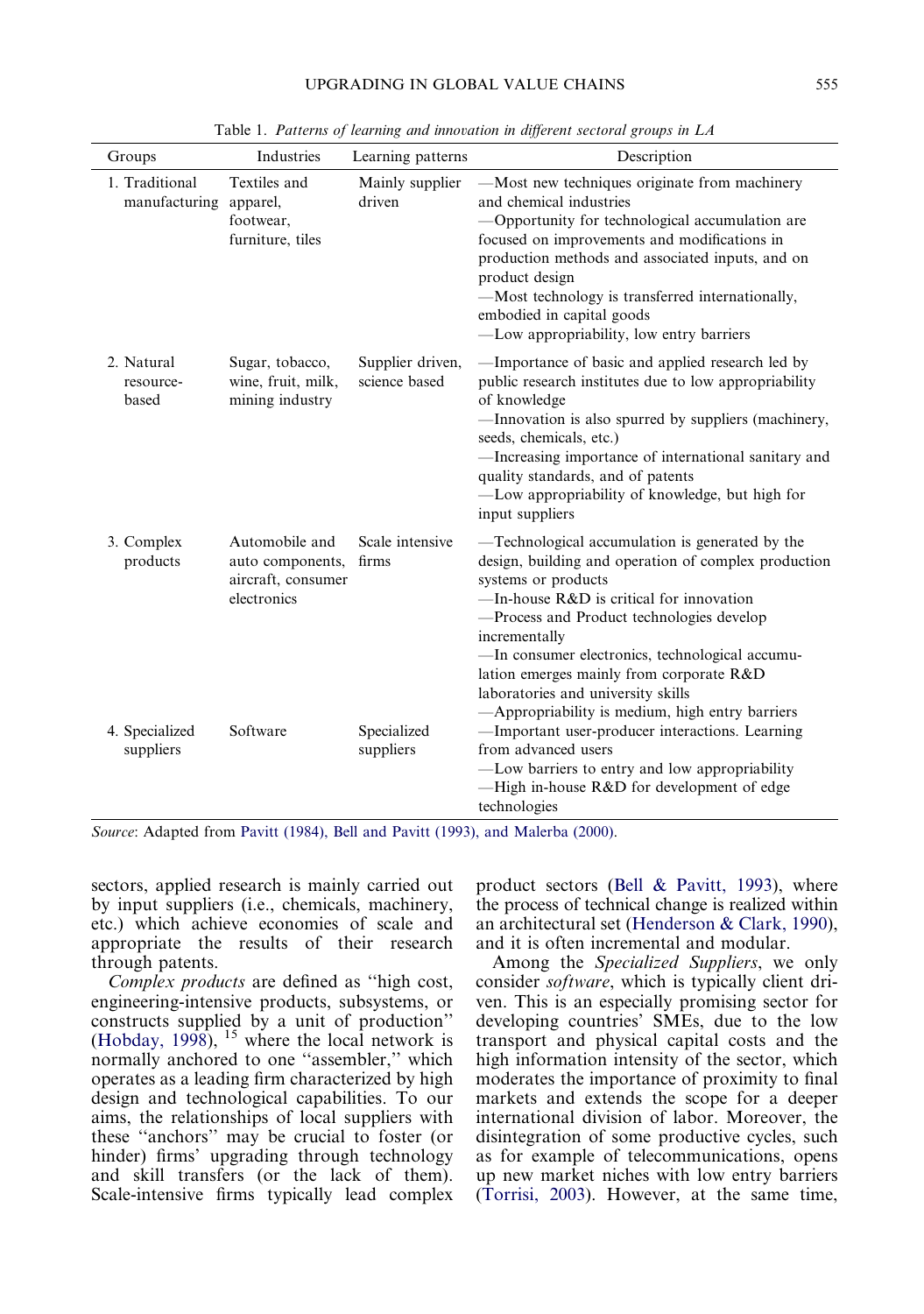the proximity of the market and of clients may crucially improve the development of design capabilities and thereby foster product/process upgrading. Thus, powerful pressures for clustering and globalization coexist in this sector.

The different learning patterns across these four groups of activities are expected to affect the process of upgrading of clusters in value chains. This paper also aims at analyzing with original empirical evidence whether—and how—the sectoral dimension influences this process in Latin America.

#### 4. METHODOLOGY: COLLECTION AND ANALYSIS OF DATA

This study is based on the collection of original data from 12 clusters in Latin America that have not hitherto been investigated, and on an extensive review of cluster studies available. The empirical analysis was carried out from September 2002 to June 2003 with the support of the InterAmerican Development Bank. An international team of 12 experts in Italy and in four LA countries collected and reviewed the empirical data.

Desk and field studies were undertaken following the same methodology, which involved field interviews with local firms, institutions, and observers, interviews with foreign buyers and TNCs involved in the local cluster, and secondary sources such as publications and reports.<sup>16</sup> Case studies were selected which fulfilled the following conditions: (1) agglomeration: all cases show some degree of geographical SME clustering;  $17$  (2) upgrading: the clusters selected have experienced some degree of upgrading, of whatever nature (i.e., product, process, functional, intersectoral); and (3) policy lessons: all cases offer relevant policy lessons for future experiences either in terms of successes or failures.

A total of 40 case studies were selected for this analysis. <sup>18</sup> The list of cases, albeit incomplete, is—to our knowledge—the largest available on which comparative exercises have been carried out, and provides a good approximation to the reality of clusters and value chains in LA. Thus, although it cannot claim to correspond to the universe of clusters in the region, it represents a database that allows reasonable generalizations.

The analysis consists of a systematic attempt to quantify on Likert scales, for each of the clusters investigated, the dimensions to be analyzed: the degree of collective efficiency and levels of upgrading. Cluster studies have also been categorized according to the governance pattern of the value chain to which they are connected.

To quantify the degree of collective efficiency, a careful evaluation of CE main components external economies and joint action—has been carried out. Hence, a value ranging from absent (0) to high (3) was attributed to the following components: specialized labor market, local availability of inputs, easy access to information, and market access for external economies; backward and forward vertical linkages, horizontal bilateral and multilateral linkages for *joint action*.  $^{19}$  The same was done with reference to product, process, functional, and intersectoral *upgrading*: a value ranging from absent (0) to high (3) was attributed to each of these types of upgrading. The values were determined during either the original field studies, or, in the cases reviewed from the context and from the specific wording of papers. Finally, we identified the number and mode of governance (market, network, quasi-hierarchy, and hierarchy) of the value chains into which the clusters feed.

Whenever the evidence was derived from other published sources, we carefully analyzed the wording of each paper with the collaboration of the team of experts, and tried to minimize the occurrence of bias and misinterpretations complementing and crossreferencing information in all possible ways, and testing it with interviews with key informants and local experts. Nevertheless, as with any study of this kind, there may be potential problems on the accuracy of the results, which will therefore call for cautious interpretations.

The empirical analysis is inevitably affected by some limitations, due to the lack of reliable data: even when updated firm-level statistics are available, which seldom happens in developing countries, they are usually available at the national or local level, but they are never gathered at the cluster level nor do they take into account the relationships within the same value chain. Therefore, the empirical analysis has to rely on the available quantitative evidence complemented by careful qualitative assessments. Given its qualitative content, the aim of this study is not to identify causal relationships but rather to explore the hypotheses presented above with rich, newly gathered empirical evidence on Latin American clustered SMEs.

The next section presents a synthesis of the main results. Fuller details and analyses of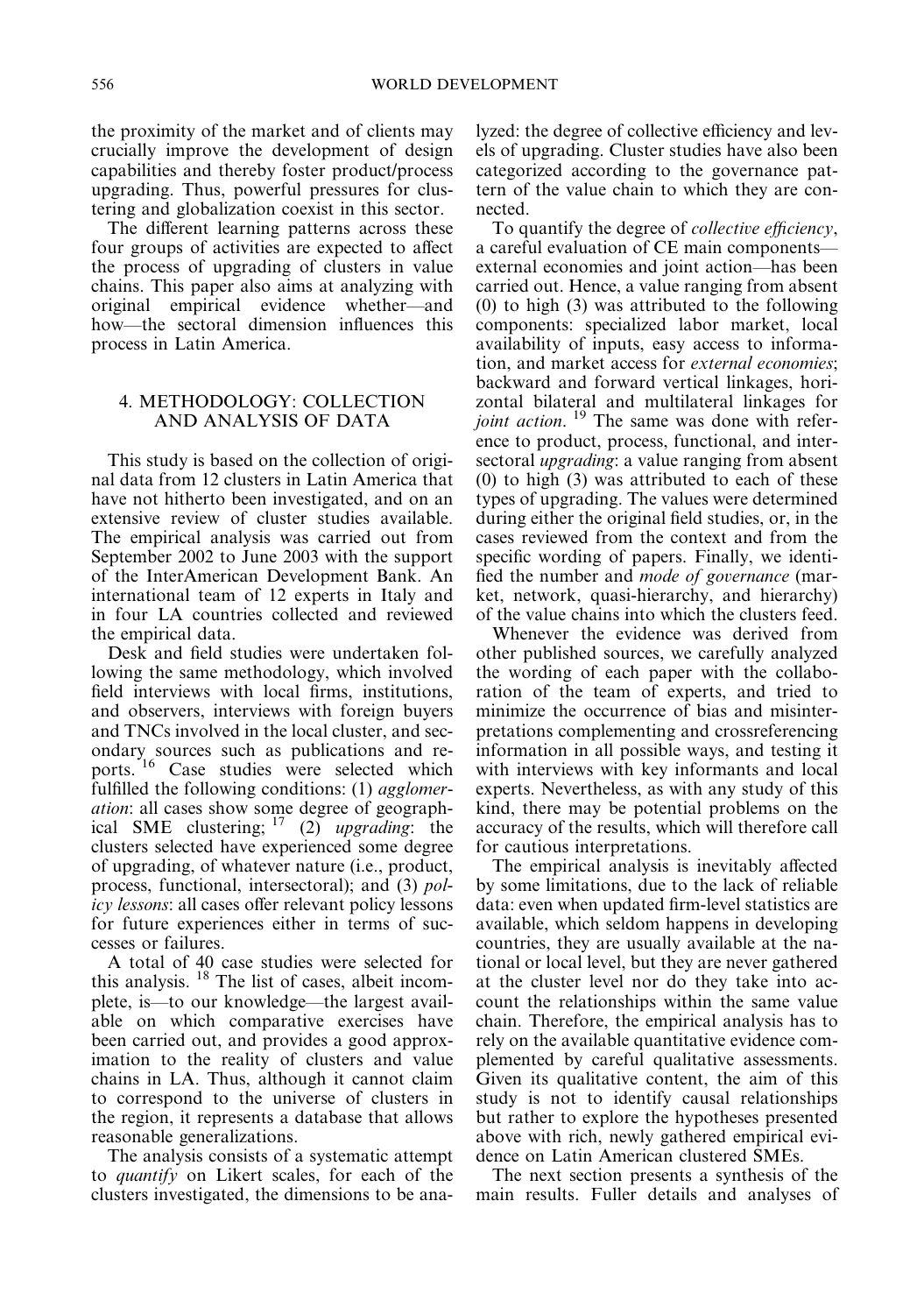additional complementary issues are addressed in a longer study, where summarized descriptions of the case studies undertaken in the project are included [\(Pietrobelli & Rabellotti,](#page-22-0) [2004](#page-22-0)).

#### 5. SECTORAL PATTERNS OF UPGRADING: EMPIRICAL EVIDENCE

#### (a) Collective efficiency and sectors

The empirical evidence suggests that the degree of collective efficiency attained in the clusters analyzed vary across the four sectoral groups (Table 2). More specifically, it reaches higher levels in NR-based and software clusters. Instead, clusters in COPs record lower levels of collective efficiency, especially due to the very few joint actions undertaken. All clusters share the advantages of a local labor market, being a byproduct of geographical clustering. Inputs are also locally sourced, except for COPs, where the logic of global sourcing prevails.

In traditional manufacturing, clusters show a medium degree of collective efficiency with the two footwear clusters of Sinos Valley and Leon clearly ahead of the others. In very few clusters, among them Chipilo and Torreon in Mexico ([Bair & Gereffi, 2001; Zepeda, 2003\)](#page-19-0), the degree of collective efficiency can be defined as low.

In Chipilo, for example, the lack of collective efficiency may be explained by a combination of factors: the very recent origin of the cluster and the organizational pattern prevailing, dominated by vertical relationships between Segusino, the leading local Mexican firm, and its network of subcontractors [\(Zepeda, 2003\)](#page-22-0). The predominance of these strong vertical relationships interferes with the development of external economies and, especially, of horizon-

tal joint actions. Moreover, the lack of a strong industrial tradition before the inception of the cluster that was generated by the explicit, intentional action of the leading firm further hindered the buildup of joint actions and collective efficiency. Very similar results are also reported in the Torreon blue jeans cluster, where the only significant external economy is the creation of a specialized local labor market while joint action at the horizontal level is almost inexistent, due to a generalized distrust among firms and the absence of an institutional environment conducive to cluster growth [\(Bair](#page-19-0) [& Gereffi, 2001](#page-19-0)).

The level of CE appears especially weak also in COPs clusters, such as the electronics and automotive industries. This probably reflects their intrinsic logic of operation and history, as in most cases they were created following the initiative of a large TNC (a leader, or an assembler) searching for local providers, often indirectly through the working of the first-tier suppliers, following the leader. In such circumstances, joint cooperative actions often prove especially difficult.

The number and variety of *joint actions* through collective institutions is surprisingly higher for specialized suppliers (software) clusters. Intense joint action is explained by diffused specific policies at the local level, high human capital intensity, strong personal relationships linking small entrepreneurs, sometimes developed in Universities, and deep relationships with institutions of research and higher education. Similar high levels of joint action are recorded in NR-based clusters, especially among collective institutions engaging in basic research and extension of innovation and technology and small farmers [\(Gomes, 2003\)](#page-21-0). In this group of sectors, the collaboration between private and public associations and organizations is especially noteworthy ([Maggi, 2003; Vargas,](#page-21-0) [2001a, 2001b\)](#page-21-0).

|                           | <br>$\sim$ |      |          |
|---------------------------|------------|------|----------|
|                           | EЕ         |      | CE Index |
| Traditional manufacturing | 7.6        | 5.23 | 6.31     |
| NR-based                  | 8.91       | 7.36 | 8.2      |
| COPs                      | 7.61       | 4.8  | 6.19     |
| Specialized suppliers     |            |      | 8.7      |

Table 2. Collective efficiency across sectoral groups index of collective efficiency: average

Source: Authors' database.

EE = external economies (average).

 $JA = joint actions (average).$ 

Collective Efficiency Index =  $0.5 * EE + 0.5 * JA$ .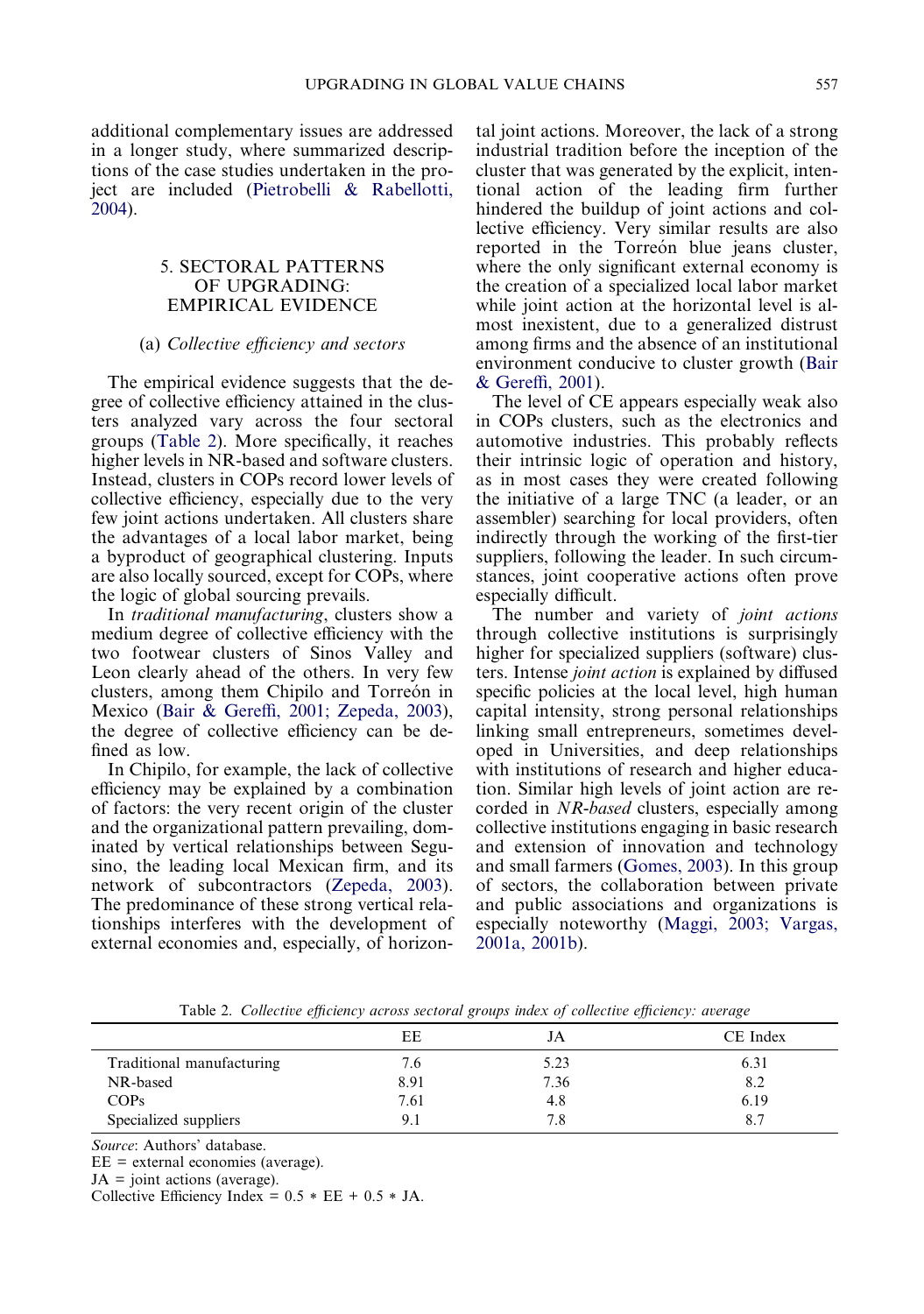#### (b) Governance and sectors

In light of other works on global value chains, one would expect the quasi-hierarchy to be the dominating pattern of governance in the traditional manufacturing group, with buyers and manufacturers playing a leading role [\(Gereffi, 1999\)](#page-20-0). However, according to our sample, the reality is characterized by a greater variety of forms of organization and governance of the value chains. There is in fact evidence that, in some cases, different value chains coexist in the same cluster, with firms participating in local as well as in global value chains. The coexistence of different chains has especially been found in traditional manufacturing and natural resource-based sectors. Instead, in COPs, there is a prevalence of quasihierarchy in GVCs led by TNCs and their first-tier suppliers whereas in the software clusters, the relationships with clients are mainly of a market/network type ([Table 3](#page-10-0)).

An interesting example of a cluster operating simultaneously in different types of chains is the Sinos Valley footwear cluster where, besides the chain dominated by US and European buyers, there are other minor chains oriented to the Brazilian and the Latin American markets [\(Bazan & Navas-Aleman, 2004\)](#page-19-0). These different chains are characterized by various patterns of governance. The US value chain is a typical quasi-hierarchical chain, dominated by US buyers, while firms selling into the domestic market and exporting to Latin America operate under market conditions. In the quasi-hierarchical chain, US buyers impose their conditions concerning product design, marketing, and branding on Brazilian producers. The buyers are the undisputed leaders in the chain, exerting control over intermediaries, local producers and often input suppliers as well. According to [Bazan and Navas-Aleman \(2004\)](#page-19-0), this asymmetrical relationship with local producers can be explained by several factors, the most important being the marked concentration of exports by a small number of export agents in the US market. Moreover, the numerous sourcing options (e.g., China, Spain, and Portugal) open to the buyers, in the unlikely scenario that local producers did not accept their terms, made the buyers stronger.

Similarly, the two Mexican footwear clusters of Guadalajara and León operate simultaneously in different chains: in quasi-hierarchical chains dominated by US buyers and in the domestic market, sometimes under market conditions and also in a few cases in network chains. While in the quasi-hierarchical chains, US buyers control design and product development, in network-governed value chains there is cooperation among firms of more or less equal power, which share their competencies within the chain. This is an increasingly common pattern in these clusters, where one of the effects of trade liberalization has been an increase in cooperation between domestic buyers and producers ([Rabellotti, 1999](#page-22-0)).

In the Nicaraguan dairy case [\(Artola & Par](#page-19-0)[rilli, 2003](#page-19-0)), firms in the cluster participate in three different types of productive chains: (i) the chain led by a TNC; (ii) the chains headed by the Salvadoran medium-sized processing plants and traders; and (iii) the chain led by some local small cooperatives. A clear pattern of hierarchical governance is evident in the productive chain led by the TNC and in the chain led by the Salvadoran agents, while a form of network-like governance prevails in the value chain led by local cooperatives.

#### (c) Collective efficiency, global buyers, and upgrading across sectoral groups

The empirical evidence presented so far suggests that different sectoral groups tend to show different CE and governance settings. In this paragraph, we explore whether it is possible to associate the level of CE and the particular form of chain governance with upgrading across different sectoral groups. In this respect, our analysis shows that upgrading is achieved in different sectors in considerably different ways.

As shown in [Table 4,](#page-11-0) CE does not seem to be equally related to upgrading in all sectors. In fact, while it is positively associated with upgrading in Traditional Manufacturing, Natural Resource-Based, and Software clusters, the relationship is not significant in COPs. As far as governance is concerned, the impact of global leader firms on cluster upgrading is very mixed. It tends to be positive for product and process upgrading in Traditional Manufacturing and Natural Resource-based clusters, while it has only a moderate impact on the same type of upgrading in COPs. Most interestingly, global buyers show a weak or, in some cases, negative relationship with functional upgrading in all three sectoral groups mentioned above.<sup>20</sup> In the paragraphs that follow, we provide a detailed analysis of the findings for each group of sectors.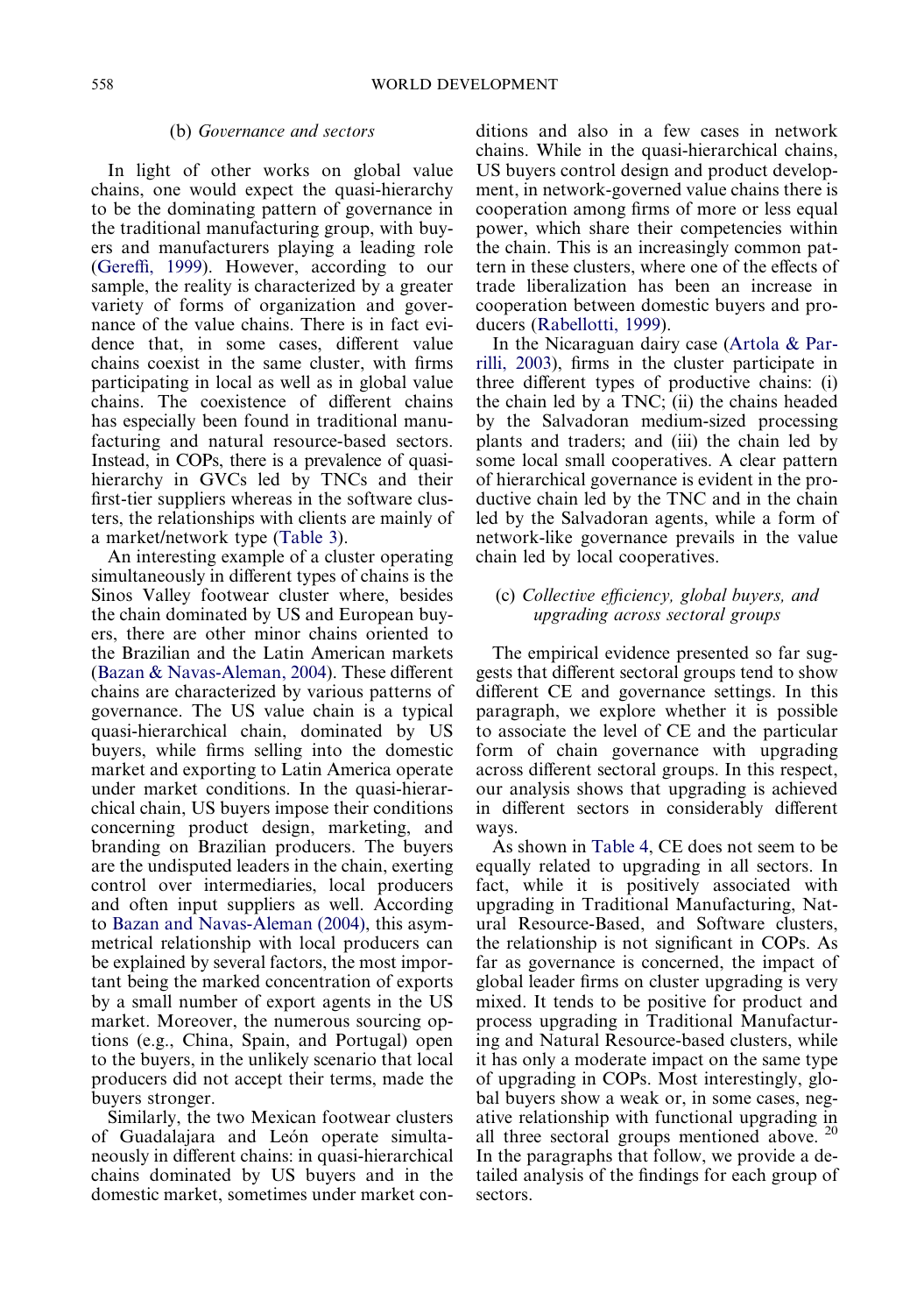#### UPGRADING IN GLOBAL VALUE CHAINS 559

<span id="page-10-0"></span>

|                                               | Market           | Network          | Quasi-hierarchy     | Hierarchy         |
|-----------------------------------------------|------------------|------------------|---------------------|-------------------|
| Traditional manufacturing clusters            |                  |                  |                     |                   |
| Textiles:                                     |                  |                  |                     |                   |
| Medellin (Col.)                               | $\boldsymbol{0}$ | $\boldsymbol{0}$ | 1                   | $\boldsymbol{0}$  |
| Itaji, Santa Catarina (Br.)                   | 3                | $\mathbf{0}$     | $\theta$            | $\Omega$          |
| Apparel:                                      |                  |                  |                     |                   |
| Bucaramanga (Col.)                            | 2                | $\boldsymbol{0}$ | $\mathbf{0}$        | $\mathbf{0}$      |
| Gamarra (Peru)                                | $\mathbf{1}$     | 0                | $\mathbf{0}$        | $\mathbf{0}$      |
| Torreon (Mex.)                                | $\mathbf{0}$     | $\boldsymbol{0}$ | 2                   | $\mathbf{0}$      |
| Shoes:                                        |                  |                  |                     |                   |
| Sinos Valley (Br.)                            | 3                | $\boldsymbol{0}$ | 2                   | $\boldsymbol{0}$  |
| Leon (Mex.)                                   | 1                | 1                | 2                   | $\mathbf{0}$      |
| Guadalajara (Mex.)                            | 1                | 1                | $\overline{2}$      | $\mathbf{0}$      |
| Campina Grande (Br.)                          | N/A              | N/A              | N/A                 | N/A               |
| Furniture:                                    |                  |                  |                     |                   |
| Serra Gaucha (Br.)                            | 1                | $\boldsymbol{0}$ | 0                   | 0                 |
| Uba, Minas Gerais (Br.)                       | $\mathbf{1}$     | $\boldsymbol{0}$ | $\mathbf{0}$        | $\mathbf{0}$      |
| Espirito Santo (Br.)                          | $\mathbf{1}$     | 1                | 0                   | $\mathbf{0}$      |
| Sao Bento do Sul (Br.)                        | $\mathbf{0}$     | 1                | 2                   | 1                 |
| Segusino/Chipilo (Mex.)                       | 3                | $\boldsymbol{0}$ | 1                   | $\boldsymbol{0}$  |
| Tiles: Santa Catarina (Br.)                   | $\overline{2}$   | $\boldsymbol{0}$ | 0                   | $\mathbf{0}$      |
| NR-based clusters                             |                  |                  |                     |                   |
| Tobacco: Rio Pardo, RGS (Br.)                 | $\boldsymbol{0}$ | $\boldsymbol{0}$ | 2                   | 0                 |
| Wine:                                         |                  |                  |                     |                   |
| Colchagua (Ch)                                | 3                | 0                | 2                   | $\mathbf{0}$      |
| Serra Gaucha, RGS (Br.)                       | 3                | 0                | $\boldsymbol{0}$    | 0                 |
| Sugar: Valle del Cauca (Co)                   | 3                | $\boldsymbol{0}$ | $\boldsymbol{0}$    | $\boldsymbol{0}$  |
| Marble: ES (Br.)                              | $\mathbf{1}$     | $\boldsymbol{0}$ | 2                   | $\boldsymbol{0}$  |
| Copper: Cuajone-Toquepala (Pe)                | $\mathfrak{2}$   | $\boldsymbol{0}$ | 2                   | $\boldsymbol{0}$  |
| Salmon: Region Austral (Ch)                   | $\mathbf{0}$     | 2                | $\overline{2}$      | $\boldsymbol{0}$  |
| Milk-dairy: Boaco, Chontales (Nic)            | 1                | 1                | $\overline{2}$      | 2                 |
| Mangoes and grapes: Petrolina-Juazeiro (Br.)  | $\mathbf{1}$     | $\boldsymbol{0}$ | 3                   | $\boldsymbol{0}$  |
| Melons: Rio Grande Norte (Br.)                | $\mathbf{1}$     | $\boldsymbol{0}$ | 3                   | $\boldsymbol{0}$  |
| Apples: Santa Catarina (Br.)                  | 1                | $\boldsymbol{0}$ | 3                   | $\mathbf{0}$      |
| COPs                                          |                  |                  |                     |                   |
| Aircraft: SJC Aeronautics, S. Paolo (Br.)     | $\boldsymbol{0}$ | $\boldsymbol{0}$ | 2                   | $\mathbf{0}$      |
| Automotive:                                   |                  |                  |                     |                   |
| Nova Serrana (Br.)                            | $\boldsymbol{0}$ | $\boldsymbol{0}$ | 2                   | $\mathbf{0}$      |
| Caixa do Sul, RGS, (Br.)                      | $\mathbf{0}$     | 2                | 2                   | $\mathbf{0}$      |
| Juarez, (Delphi) (Mex.)                       | 2                | 0                | $\overline{2}$      | 0                 |
| Metalworking: Espírito Santo (Br.)            | $\mathbf{0}$     | $\boldsymbol{0}$ | $\mathbf{1}$        | $\boldsymbol{0}$  |
| Electronics: Jalisco (Mex.)                   | $\boldsymbol{0}$ | $\boldsymbol{0}$ | 2                   | $\boldsymbol{0}$  |
| Audio-visual equip.: Baja California, (Mex.)  | $\mathbf{0}$     | $\boldsymbol{0}$ | $\boldsymbol{0}$    | 2                 |
| Intel ICT: San Jose (Costa Rica)              | $\overline{c}$   | $\boldsymbol{0}$ | $\boldsymbol{0}$    | $\boldsymbol{0}$  |
| H-T: Campinas, Sao Paulo (Br.)                | $\mathfrak{2}$   | $\overline{2}$   | 2                   | $\theta$          |
|                                               |                  |                  |                     |                   |
| Specialized suppliers (software)<br>Software: |                  |                  |                     |                   |
| Joinville (Br.)                               |                  |                  |                     |                   |
| $D.F.$ (Mex.)                                 | 1<br>1           | 1<br>1           | 0<br>$\overline{0}$ | 0<br>$\mathbf{0}$ |
| Guadalajara (Mex.)                            | $\mathbf{1}$     | 1                | $\overline{0}$      | $\boldsymbol{0}$  |
| Aguascaliente (Mex.)                          | 1                | $\boldsymbol{0}$ | 0                   | $\boldsymbol{0}$  |
|                                               | 1                | 1                | 3                   | $\boldsymbol{0}$  |
| Monterrey (Mex.)                              |                  |                  |                     |                   |

Table 3. Value chains: the pattern of GOVERNANCE

Source: Authors' database.

 $0 =$  absent; 1 = domestic chain; 2 = global chain; 3 = domestic and global chain.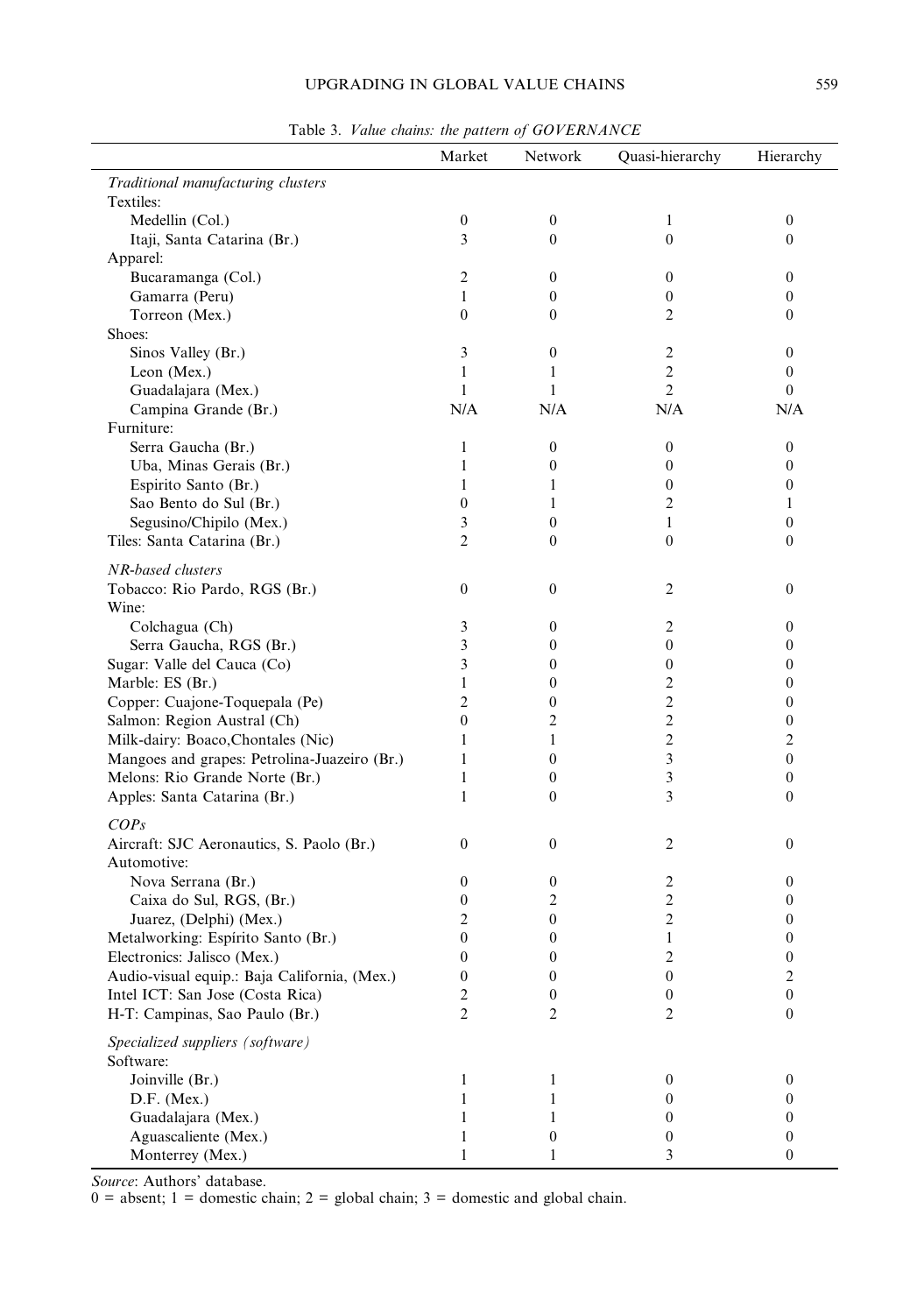<span id="page-11-0"></span>

|                                                     | Traditional manufacturing                                                                    | Natural resource-based                                                                                                               | COPs                                             | Software                                                    |
|-----------------------------------------------------|----------------------------------------------------------------------------------------------|--------------------------------------------------------------------------------------------------------------------------------------|--------------------------------------------------|-------------------------------------------------------------|
| Pattern of learning according to<br>Pavitt taxonomy | Supplier-driven                                                                              | Supplier-driven,<br>science based                                                                                                    | Scale-intensive-<br>specialized suppliers        | Specialized-suppliers                                       |
| Relation between collective efficiency and          |                                                                                              |                                                                                                                                      |                                                  |                                                             |
| Product upgrading                                   | Positive                                                                                     | Positive                                                                                                                             | Neutral <sup>a</sup>                             | Positive                                                    |
| Process upgrading                                   | Neutral <sup>b</sup>                                                                         | Positive                                                                                                                             | Neutral <sup>b</sup>                             | Positive                                                    |
| Functional upgrading                                | Neutral                                                                                      | Positive                                                                                                                             | Neutral <sup>b</sup>                             | Positive                                                    |
| The impact of global buyers/leaders operations on   |                                                                                              |                                                                                                                                      |                                                  |                                                             |
| Product upgrading                                   | Positive                                                                                     | Positive <sup>c</sup> (but passive)                                                                                                  | Neutral <sup>d</sup> Indirectly Positive         | Nonee                                                       |
| Process upgrading                                   | Positive                                                                                     | Positive <sup>c</sup> (but passive)                                                                                                  | Neutral <sup>d</sup> Indirectly Positive         | None <sup>e</sup>                                           |
| Functional upgrading                                | Often negative                                                                               | Neutral/negative                                                                                                                     | Neutral/negative                                 | Nonee                                                       |
| Other critical sources of knowledge                 | Suppliers, local<br>institutions.<br>National buyers<br>alternative<br>to the global leaders | Suppliers, university and<br>research laboratories,<br>technology<br>extension services, producers'<br>associations and cooperatives | Consultants, local agencies<br>(network-brokers) | Users, universities<br>and higher education<br>institutions |

Table 4. Patterns of learning and upgrading across sectoral groups

Source: Authors' database.

<sup>a</sup> Often little collective efficiency (CE) is detected.<br><sup>b</sup> Process innovations in this sector are usually driven by technology suppliers, and in none of the sample clusters is there local production of technology.<br><sup>c</sup> Gl buyers.

<sup>e</sup> None refers to the case in which the global buyer is not present.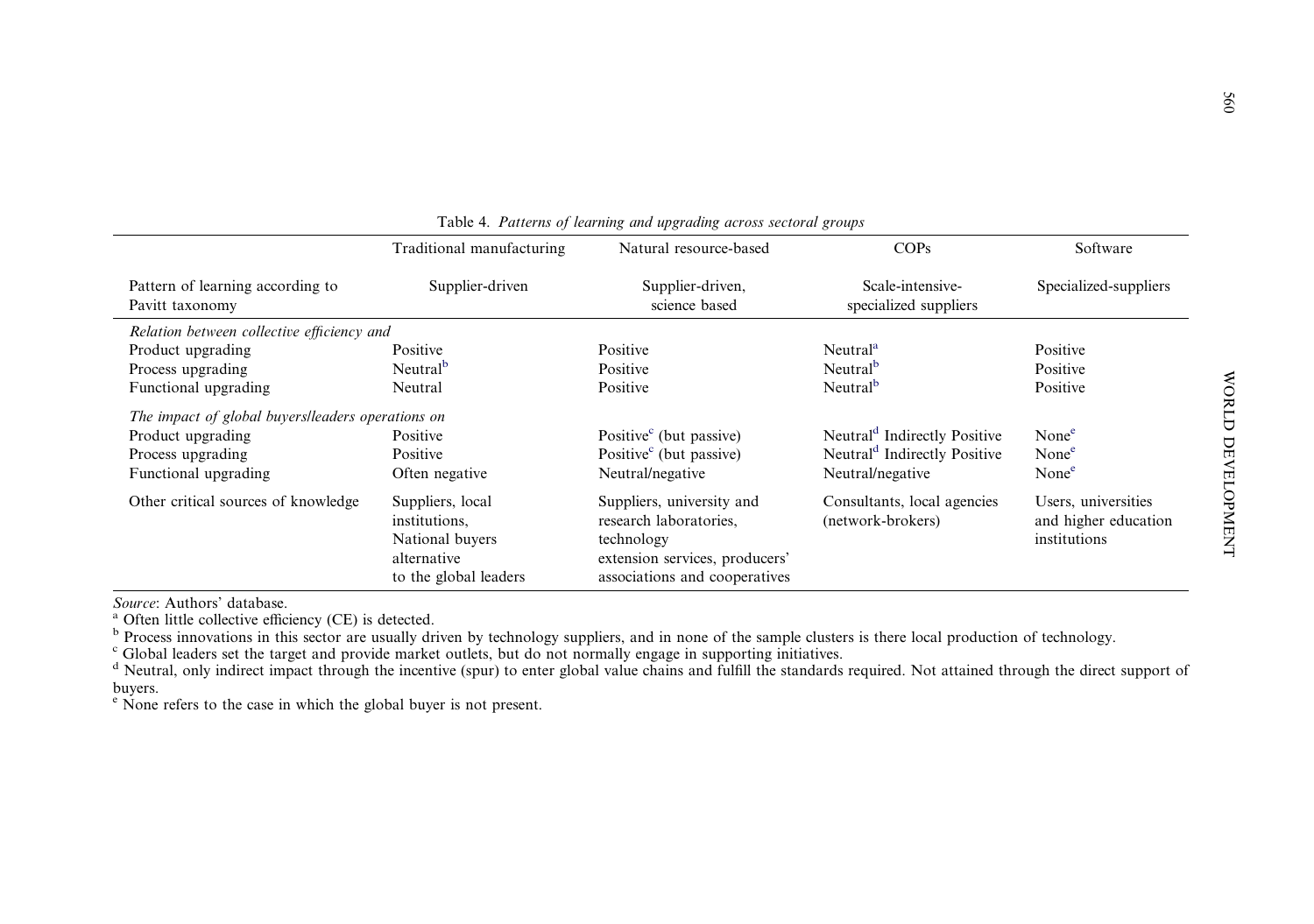## <span id="page-12-0"></span>(i) Upgrading in traditional manufacturing

In the clusters belonging to the traditional manufacturing group, process and product upgrading are often present, although with a wide dispersion across the cases; functional upgrading is only incipient in a few cases, and intersectoral upgrading appears to have almost never occurred in the clusters analyzed (Table 5).

An important result is that there appears to be a positive relationship between product upgrading and the degree of collective efficiency in this group of industries (Table 5). This positive relationship can be explained by several factors: (a) circulation of information, knowledge, and labor force which facilitates the upgrading process of clustered firms; (b) product upgrading is also facilitated by vertical joint action with local suppliers and with buyers; and (c) multilateral horizontal cooperation plays an important role in product upgrading through various actions such as participation in international trade fairs, collection of information about international fashion trends, easier connections with international buyers.

The two Mexican and the Sinos Valley footwear clusters are good examples of the positive interaction between collective efficiency and product upgrading. [Rabellotti \(1999\)](#page-22-0) showed how the efforts to improve the quality and fashion content of components undertaken by some manufacturers together with their suppliers have percolated all over the Guadalajara cluster. Moreover, she stresses the importance of a program undertaken in León, aimed at promoting the standardization of components for the product upgrading at the cluster level. In the Sinos Valley, [Schmitz \(1995\)](#page-22-0) underlines the importance of various cluster programs aimed at supporting the participation of local producers in international trade fairs and at bringing international buyers in the cluster, at an early stage of development.

In contrast, on the basis of the available empirical evidence, it would seem that there is a clear link between collective efficiency and process upgrading. This can be explained by a combination of factors. In traditional industries, technology suppliers drive process innovations and in none of the clusters analyzed is there a local production of technology. Therefore, in most Latin American clusters, the virtuous and close relationship between technology producers and technology users that it is so

|                             | CE degree | Product<br>upgrading | Process<br>upgrading | Functional<br>upgrading | Intersectoral<br>upgrading | Sum of<br>upgrading |
|-----------------------------|-----------|----------------------|----------------------|-------------------------|----------------------------|---------------------|
| Textile:                    |           |                      |                      |                         |                            |                     |
| Medellin (Col.)             | Medium    | 2                    | $\overline{2}$       |                         |                            | 6                   |
| Itaji, Santa Catarina (Br.) | Medium    | 3                    | 3                    |                         | $\theta$                   |                     |
| Apparel:                    |           |                      |                      |                         |                            |                     |
| Bucaramanga (Col.)          | Medium    | 1.5                  | 1.5                  | N/A                     | 0                          | 3                   |
| Gamarra (Peru)              | Medium    |                      | 1                    | $\Omega$                | $\theta$                   | 2                   |
| Torreon (Mex.)              | Low       |                      | 3                    |                         | $\theta$                   | 5                   |
| Shoes:                      |           |                      |                      |                         |                            |                     |
| Sinos Valley (Br.)          | High      | 3                    | 3                    | 1.5                     | $\theta$                   | 7.5                 |
| Leon $(Mex.)$               | High      | $\overline{c}$       | 2                    | 1                       | $\theta$                   | 5                   |
| Guadalajara (Mex.)          | Medium    | $\overline{c}$       | $\overline{2}$       |                         | 0                          | 5                   |
| Campina Grande (Br.)        | Medium    | 1.5                  | 1.5                  | 0                       | $\theta$                   | 3                   |
| Furniture:                  |           |                      |                      |                         |                            |                     |
| Serra Gaucha (Br.)          | Medium    | 2.5                  | 2.5                  | $\theta$                | $\theta$                   | 5                   |
| Uba, Minas Gerais (Br.)     | Low       | 1                    | 1.5                  | 0                       | $\theta$                   | 2.5                 |
| Espirito Santo (Br.)        | Medium    | 1.5                  | 1.5                  |                         | $\theta$                   | 4                   |
| Sao Bento do Sul (Br.)      | Medium    |                      | 2                    |                         | $\theta$                   | 4                   |
| Chipilo (Mex.)              | Low       | 2                    | $\mathfrak{2}$       |                         | $\theta$                   | 5                   |
| Tiles: Santa Catarina (Br.) | Medium    | 3                    | 3                    |                         | $\Omega$                   | 7                   |
| Total                       |           | 28                   | 31.5                 | 10 <sub>5</sub>         |                            |                     |
| Average                     |           | 1.86                 | 2.1                  | 0.7                     | 0.06                       | 4.73                |

Table 5. Upgrading in traditional manufacturing clusters<sup>a</sup>

Source: Authors' database.

 $a_3$  = high; 2 = medium; 1 = low; 0 = absent.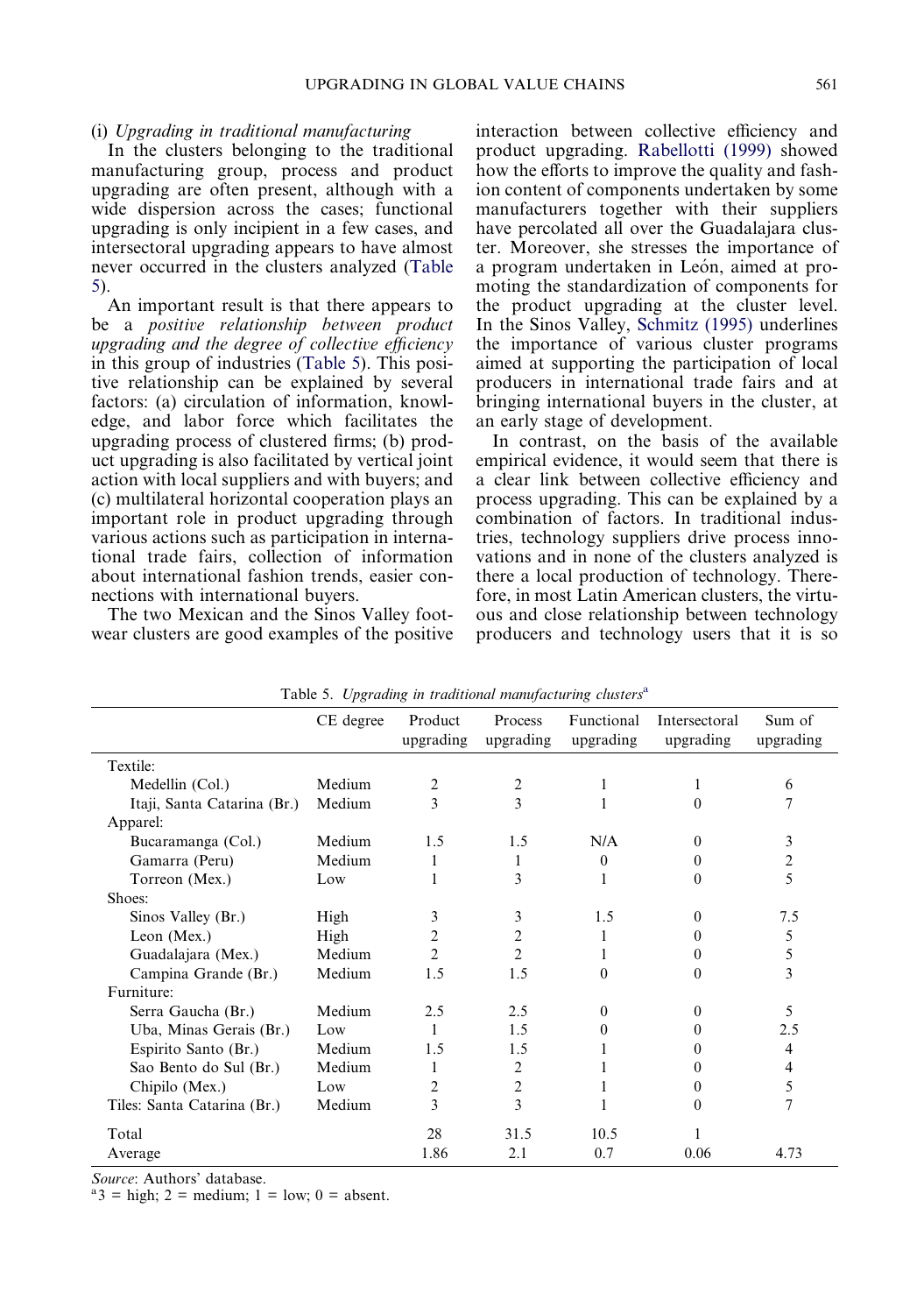important to explain process upgrading in Italian industrial districts is missing.

Furthermore, in some of the cases analyzed, process and product upgrading have been facilitated by international large buyers. This result confirms Gereffi's view that producers entering a quasi-hierarchical chain have good prospects for upgrading their processes and products (1999). Along the same lines, [Humphrey](#page-21-0) [and Schmitz \(2000\)](#page-21-0) agree that ''local producers learn a great deal from global buyers about how to improve their production processes, attain consistency and high quality, and increase their speed of response to customer orders.''

The fact that buyers often provide support for upgrading can be related to the characteristics of products, which are not standardized. In these industries, on products and processes information cannot be easily codified in technical norms and the quality of products depends on the specialized skills of local producers (or alternatively, even though the processes could be codified, local firms lack the capability to decode and use such codes to transform them into idiosyncratic routines). Relying on the competencies of their local suppliers, global buyers are obliged to assist them in improving products and processes, their support being particularly crucial in the first stages of new producers' integration into global VCs.

This upgrading effect is well documented in the Sinos Valley, where according to [Bazan](#page-19-0) [and Navas-Aleman \(2004\),](#page-19-0) a rapid process and product upgrading has been facilitated by the inclusion in the US VC. A similar effect was also detected in León, Mexico, where, since the 1994 devaluation of the Peso, US buyers have also begun to play a very significant role in upgrading. Again, US buyers have contributed in an important way to process and product upgrading in the blue-jeans cluster of Torreón, in Coahuila—Mexico ([Bair & Gereffi,](#page-19-0) [2001](#page-19-0)). In all these cases, integration in global value chains has supported rapid enhancement of product and process capabilities.

Moving on to functional upgrading, it has been documented ([Bazan & Navas-Aleman,](#page-19-0) [2004; Humphrey & Schmitz, 2002b; Rabellotti,](#page-19-0) [2004](#page-19-0)) that although inclusion into GVCs facilitates product and process upgrading, firms become tied into relationships that often prevent functional upgrading and leave them dependent on a small number of powerful customers. In the Sinos Valley, local suppliers were discouraged from functional upgrading by their main US buyers, who did not want to share their core competencies in design, marketing, and sales with them:

Activities that are highly valuable are design, marketing, branding, and chain coordination, exactly the ones performed by most foreign buyers. [...] since the acquisition of capabilities to engage in the higher value added activities requires great investments, Brazilians have been feeding into the footwear value chain mostly as producers and their buyers have been more than happy to keep the status quo for as long as is possible. ([Bazan & Navas-Aleman, 2004](#page-19-0)).

If functional upgrading is prevented by buyers' power in quasi-hierarchical chains, it can take place more easily in market-based value chains. In these chains, producers experience neither support for, nor blockages to upgrading ([Hum](#page-21-0)[phrey & Schmitz, 2000](#page-21-0)). In the Sinos Valley, functional upgrading in design, branding, and marketing has been achieved by those firms selling to buyers in the domestic and regional markets in Latin America. [Bazan and Navas-](#page-19-0)[Aleman \(2004\)](#page-19-0) explain that in those markets, buyers are smaller and buy ready-designed shoes, often sold with the producers' brand. A similar process of functional upgrading can also be detected among the Mexican footwear producers selling in the domestic market and, in some cases, also in the rest of Latin America ([Rabellotti, 1999](#page-22-0)). In the textile sector, the Brazilian cluster of the Valle de Itaji in the state of Santa Catarina has experienced a similar process of functional upgrading (Campos, Cário, [& Nicolau, 2000\)](#page-20-0).

Finally, in [Table 5,](#page-12-0) we may observe a positive (albeit weak) relationship between functional upgrading and collective efficiency. Complementing this information with the available qualitative evidence, we can conclude that this is due to: (a) the circulation of information and skilled manpower (external economies); and (b) various initiatives such as participation in international trade fairs, collection of information about fashion trends, training programs for designers, and collective promotion of local brands (joint actions).

To conclude, in order to functionally upgrade, firms need to invest in design, branding, and marketing, and given that the funds involved are often large, SMEs need to take advantage of the ongoing collective initiatives in a cluster to improve their access to information, know-how, and knowledge about markets. In other words, the degree of collective efficiency positively affects the SMEs' chances to functionally upgrade.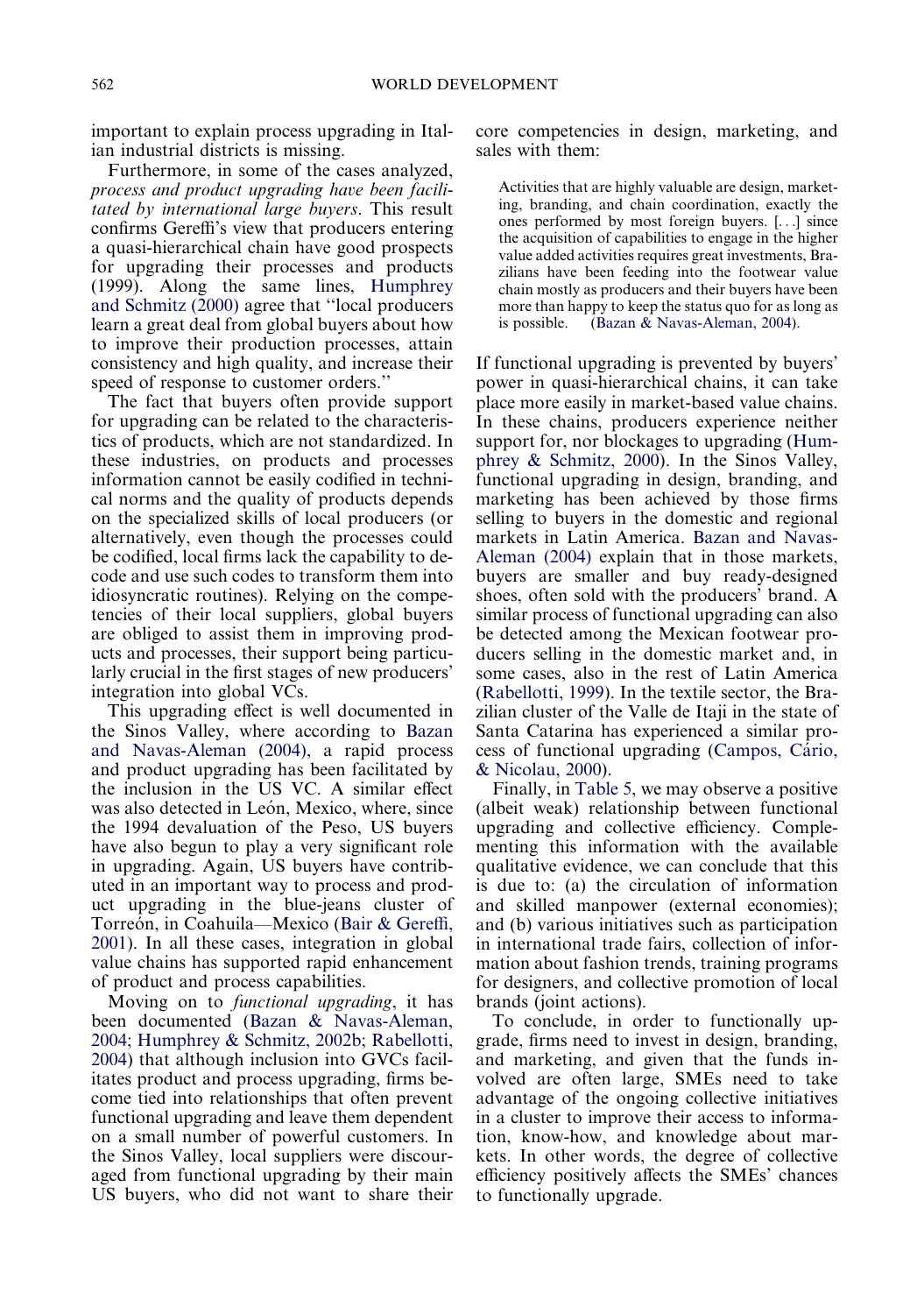(ii) Upgrading in natural resource-based clusters

In NR-based clusters, process and product upgrading are strongly tied to the advancement of science and technology in related industries: i.e., plants and seeds, machinery and tools, chemicals, and pharmaceuticals. New methods, inputs, and machinery are in fact introduced by the interactive relations between suppliers and research laboratories, which carry out the majority of the research activity. In particular, given the high uncertainty and low appropriability conditions of knowledge in this sector, public research centers and universities play an important role in the process of upgrading [\(Pray & Umali-Deininger, 1998\)](#page-22-0).

Indeed, SMEs have successfully upgraded in clusters characterized by public–private initiatives aimed at supplying research and technology extension services, such as in the mango and grape cluster of Petrolina Juazeiro in Brazil, where the local San Francisco River Valley Development Agency (CODEVASF) promoted a sequence of crops that facilitated the learning process of small growers. <sup>21</sup> Similarly, in the wine cluster of Serra Gaucha ([Vargas, 2001a\)](#page-22-0), the National Center for Research on Grape and Wine (CNPUV) of EMBRAPA and the JK Agro Technical Federal School, both located in the city of Bento Goncalves, constitute the main research and human resources formation centers of the cluster.

In Southern Chile, in the early 1980s, the salmon cluster development was fostered by the

Chile Foundation, which ventured into salmon farming, which had, until then, been unknown in the region, proving that this activity could be profitable. Several private firms and TNCs then followed this example, initially set up by a public actor ([Pietrobelli, 1998](#page-22-0)). Later, joint actions led by the private sector and supported by public policies (e.g., a trade market, joint promotion abroad) paved the way to the further strengthening and evolution of the cluster. In the late 1990s, R&D funds were then allocated through competitive tenders [\(Maggi,](#page-21-0) [2003](#page-21-0)).

Hence, the presence of mainly public–private horizontal joint action positively affects product and process upgrading, achieved through several channels including the local institutional network, the public support to local joint actions, research centers, Universities, and international cooperation. Useful examples of cases in this respect are the salmon cluster in Chile ([Maggi, 2003\)](#page-21-0), the Petrolina Juazeiro mango cluster, and the apple cluster in Santa Catarina, in Brazil ([Gomes, 2003](#page-21-0)). These results suggest a positive relation between CE and product and process upgrading, although functional upgrading is very rare (Table 6).

In Natural Resource-Based clusters operating within buyer-driven chains, foreign buyers facilitate the link with the international market by signaling the need and the modes of the necessary upgrading. Nevertheless, given that the requirements of the international market are

| $\epsilon$ . $\epsilon$ $\mu$ s. wennis in 1.11, wender envisions |                          |                 |         |         |                               |                                       |                     |
|-------------------------------------------------------------------|--------------------------|-----------------|---------|---------|-------------------------------|---------------------------------------|---------------------|
|                                                                   | Location                 | Degree<br>of CE | Product | Process | upgrading upgrading upgrading | Functional Intersectoral<br>upgrading | Sum of<br>upgrading |
| Tobacco                                                           | Rio Pardo, RGS (Br.)     | Medium          | 3       | 3       | 0                             |                                       | 6                   |
| Wine                                                              | Colchagua (Ch.)          | Medium          | 3       | 3       | 0                             |                                       | 6                   |
| Wine                                                              | Serra Gaucha, RGS (Br.)  | Medium          | 3       |         | 0                             |                                       | 6                   |
| Sugar                                                             | Valle del Cauca (Co.)    | High            | 3       |         | 2                             |                                       |                     |
| Marble                                                            | $ES$ $(Br.)$             | Medium          |         |         | 0                             |                                       |                     |
| Copper                                                            | Cuajone-Toquepala (Pe.)  | Low             | 2       | 2       | 0                             |                                       |                     |
| Salmon                                                            | Region Austral (Ch.)     | High            | 3       | 3       | 2                             |                                       | 10                  |
| Milkdairy                                                         | Boaco, Chontales (Nic.)  | Medium          | 2       |         | $\overline{c}$                |                                       | 6                   |
| Mangoes,<br>grapes                                                | Petrolina-Juazeiro (Br.) | High            | 3       | 3       | 0                             |                                       | 6                   |
| Melons                                                            | Rio Grande Norte (Br.)   | Medium          | 2       |         | 0                             | 0                                     |                     |
| Apples                                                            | Santa Catarina (Br.)     | High            | 3       | 3       | 0                             | 0                                     | 6                   |
| Total                                                             |                          |                 | 29      | 28      | 6                             |                                       |                     |
| Average                                                           |                          |                 | 2.64    | 2.55    | 0.55                          | 0.6                                   | 6.09                |

Table 6. Upgrading in NR-based clusters<sup>a</sup>

Source: Authors' database.

 $a_3$  = high; 2 = medium; 1 = low; 0 = absent.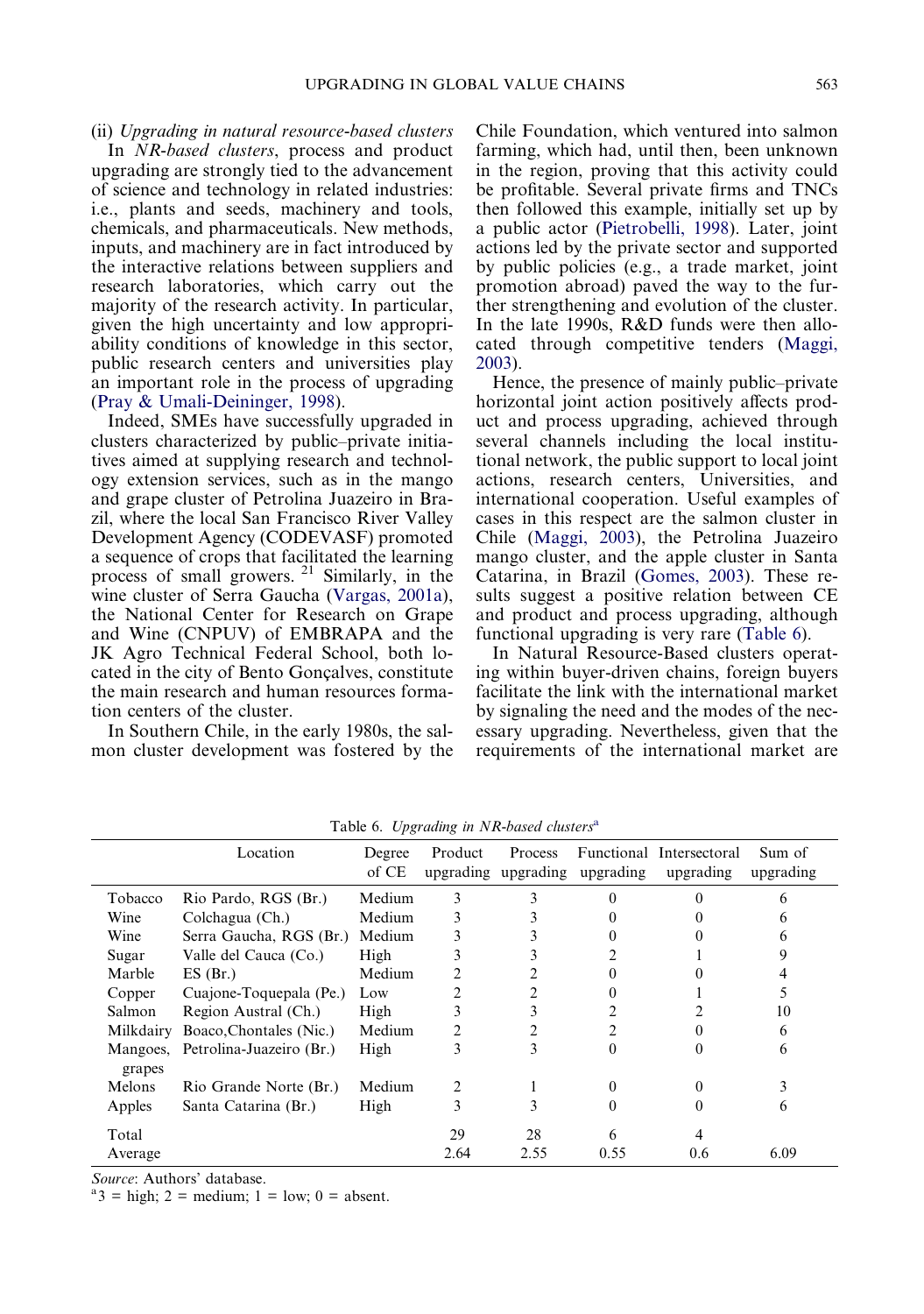often codified by standards (e.g., HACCP), imposing them on to producers bears few transaction costs: buyers relay information on the standards that need to be met, but do not normally support the SMEs' upgrading process, and select SMEs complying with these standards. An example is that of the fresh fruit cluster in Petrolina-Juazeiro reported below [\(Gomes, 2003\)](#page-21-0):

...the greater power of importers and buyers in these chains has meant mounting pressures for growers to make the necessary changes in their products and production processes to meet the demands of these buyers. That is, growers are under greater pressures to upgrade because they now have fewer buyers and these buyers are more demanding than ever.

#### And:

...the intermediaries in these chains relay market information on to their suppliers, but are less likely to engage in the actual process of upgrading.

#### Finally,

...in many cases participation in value-chains means growers face greater demands that are passed down to them from their importers, but these demands are not accompanied by lessons on how to upgrade.

In the Nicaragua milk and dairy cluster, upgrading dynamics has taken very different forms. The hierarchical value chain led by a TNC has fostered upgrading of products and processes, but hindered functional upgrading [\(Artola & Parrilli, 2003\)](#page-19-0). However, the VC led by the semiindustrial cooperatives has also enhanced functional upgrading, together with

improvements in products and processes. The interesting and promising issue that has emerged from this study is that value chains alternative to the quasi-hierarchical one dominated by buyers or TNCs, have sometimes facilitated a smoother and continuous process of learning creating the conditions for firms to functionally upgrade over time [\(Pietrobelli &](#page-22-0) [Rabellotti, 2004\)](#page-22-0). However, global buyers are not necessarily the optimal solution for upgrading; national chains also offer alternative, promising, and often more sustainable opportunities.

#### (iii) Upgrading complex products

In Complex Products (COPs), process (and to a lower extent product) upgrading is remarkable, but functional upgrading was only achieved in a few cases (Table 7).

One case of functional upgrading is that of the Delphi automotive cluster in Juarez, Mexico, that has experienced functional upgrading at a local level, due to the development of the design and engineering center of Delphi [\(Car](#page-20-0)[rillo & Lara, 2004](#page-20-0)). Local second and third tier suppliers have started producing higher value added products and services, mainly in electronics and informatics [\(Dutrenit, Vera-Cruz,](#page-20-0) [& Gil, 2002](#page-20-0)). A similar example is the SJC cluster in Sao Paulo, Brazil ([Bernardes & Pinho,](#page-20-0) [2002](#page-20-0)).

In all other cases, instead, the predominant pattern seems to be only product and process upgrading, with a very limited support role of the leader firms. In Nova Serrana (Brazil), there

| Main product           | Location                        | - 10<br><b>CE</b><br>degree | Product | Process | upgrading upgrading upgrading | Functional Intersectoral<br>upgrading | Sum of<br>upgrading |
|------------------------|---------------------------------|-----------------------------|---------|---------|-------------------------------|---------------------------------------|---------------------|
| Aircraft               | SJC, Sao Paolo, (Br.)           | Medium                      | 2       | 2       | 2                             | 0                                     | 6                   |
| Automotive             | Nova Serrana (Br.)              | Medium                      | 3       | 3       |                               | $^{(1)}$                              |                     |
| Automotive             | Caixa do Sul, RGS (Br.)         | Medium                      | 1.5     | 2.5     | 0                             | 0                                     |                     |
| Automotive             | Juarez, (Delphi) (Mex.)         | Medium                      | 3       | 3       | 2                             |                                       | 8                   |
| Metalworking           | Espírito Santo (Br.)            | Medium                      | 2       | 3       | $\theta$                      | 0                                     |                     |
| Electronics            | Jalisco (Mex.)                  | Low                         | 2.5     | 2.5     | $\Omega$                      | 0                                     |                     |
| Audio-visual<br>equip. | Baja California (Mex.)          | Low                         | 2.5     | 2.5     | 1.5                           | 0                                     | 6.5                 |
| Intel ICT              | San Jose (Costa Rica)           | Low                         | 3       | 3       |                               | $\Omega$                              |                     |
| High Tech.             | Campinas, S. Paulo (Br.) Medium |                             | 2.5     | 2.5     |                               | 0                                     | 6                   |
| Total                  |                                 |                             | 22      | 24      | 8.5                           | $\Omega$                              |                     |
| Average                |                                 |                             | 2.44    | 2.7     | 0.94                          | 0.0                                   | 6.06                |

Table 7. Upgrading in COP clusters<sup>a</sup>

Source: Authors' database.

 $a_3$  = high; 2 = medium; 1 = low; 0 = absent.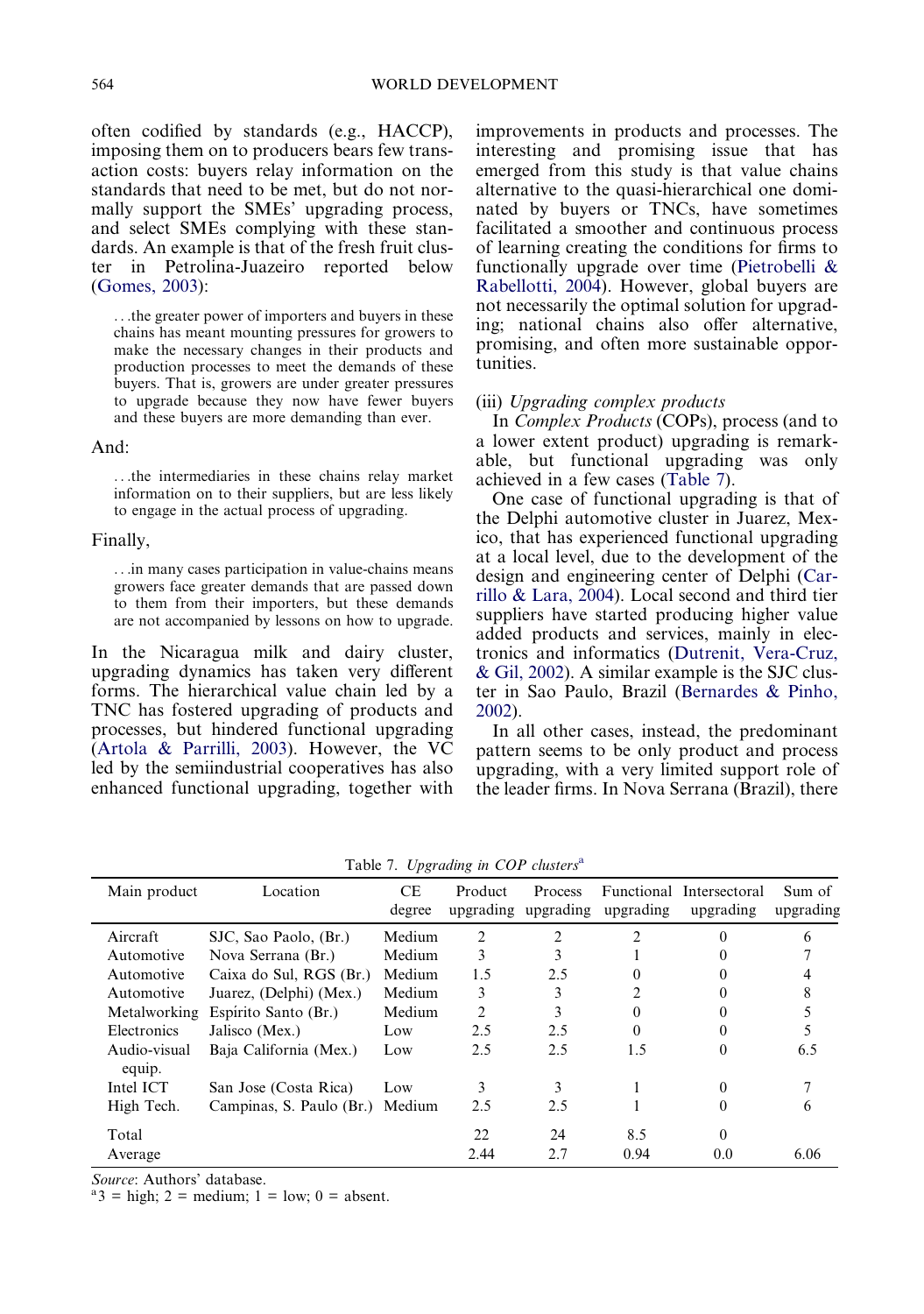is no new design development locally by the local subsidiaries. What is done locally is rather to adapt such a design to local conditions ("tropicalização") ([Lemos, Diniz, Crocco, &](#page-21-0) [Camargo, 2000; Santos, Crocco, & Lemos,](#page-21-0) [2002](#page-21-0)). In the case of the TV industry in Baja California (Mexico), upgrading regards predominantly foreign first tier suppliers [\(Gerber & Carrillo, 2002\)](#page-20-0). In Costa Rica (Intel), there has been a very limited upgrading of locally owned firms into more value added activities:

With the reorganization of the plant after 1999, the process attracts some other suppliers and promotes local interaction with the software industry ... Major services are in low-tech low-value added activities, except for some recent software contracts. [\(Var](#page-22-0)[gas & Lindegaard,2002](#page-22-0)).

Similarly, in the GM and Volkswagen automotive cluster in Sao Paulo (Brazil), [Quadros](#page-22-0) [\(2002\)](#page-22-0) reports that local suppliers improved the qualitative standards of production and achieved certification (ISO 9000), but leading firms in the Brazilian automotive chain have dispensed little effort to assist suppliers in the adoption of quality standards. Instead, firms received technical support mainly from consultancies and accredited certification institutions. Similar evidence is also observed in other cases (e.g., [Albornoz, Milesi, & Yoguel, 2002; Dutre](#page-19-0)nit et al[., 2002](#page-19-0)).

Some evidence also points out that interactions between leader firms and local suppliers have fostered product and process upgrading (e.g., [Bernardes & Pinho, 2002; Santos](#page-20-0) et al., [2002](#page-20-0)). Nevertheless, according to our evidence, this effect is limited to very few cases, since market liberalization has produced a displacement of most local first tier suppliers in favor of global outsourcing strategies by multinational assemblers.

This further suggests that participating in a value chain offers no direct advantages to upgrade in these industries. Rather, it is the interest to operate as suppliers that induces firms to try to keep up with technological advancements. In other words, most evidence suggests that upgrading is left to the market, which implies that firms make an effort to upgrade through market mechanisms, such as a selfstanding basis, contracting consultants, or recurring to other sources of knowledge available in the market, to improve their capabilities. Most of the upgrading effort is not led by or done jointly with the buyer, who merely represents an external stimuli and spectator to the process.

An interesting result of this study is also that collective efficiency does not appear to be related to upgrading in any way in most of these COPs clusters. In his study of industrial policies in the plastics and auto sectors in the Regional Chamber of ABC, Sao Paulo, [Quadros](#page-22-0) [\(2002\)](#page-22-0) concludes that technical collaboration from customers to achieve certification is limited and rarely systematic, and that assistance has rather come from private consultants. Certification has not improved collaboration within the value chain, as the design of light components is entirely carried out by customers who provide the suppliers with detailed designs. The lack of local coordination is portrayed as:

...the difficulties of developing a local policy network in a sector with strong global linkages as in the automotive sector. Firms in the automotive sector demonstrated little interest in participating in the Chamber's activities. The sector's global linkages and the hierarchical structure of the chain appear to establish strong relationships between the firms involved, leading them to show less of a propensity to participate in other forums aimed at raising competitiveness. This type of behavior was to be found not just amongst the assemblers but also amongst the automotive components firms ... Other firms within the plastics sector (particularly small firms committed to producing various products aimed at a varied client group and not directly inserted into any one specific chain) showed a greater propensity to strategies within the Chamber and aimed at increasing competitiveness by improving collective efficiency. (Leite, 2002)

#### (iv) Upgrading in software clusters

In the case of *Specialized Suppliers*, our empirical analysis focuses on software clusters in Brazil and Mexico. In all the software clusters studied, product and process upgrading is generally high. Regarding product upgrading, [Ruiz](#page-22-0) [Duran \(2003\)](#page-22-0) presented five different types of products with increasing value added: data processing; outsourcing (offshore and near shore); "ad hoc" software development; development of software packages; development of registered packages. Some of the oldest enterprises in the Mexican clusters analyzed began their activity supplying data processing services and most of them have since been upgraded to "*ad hoc*" software packages, and often adapt existing packages to the specific needs of their customers. In these cases, most of the product upgrading consists of incremental improvements, which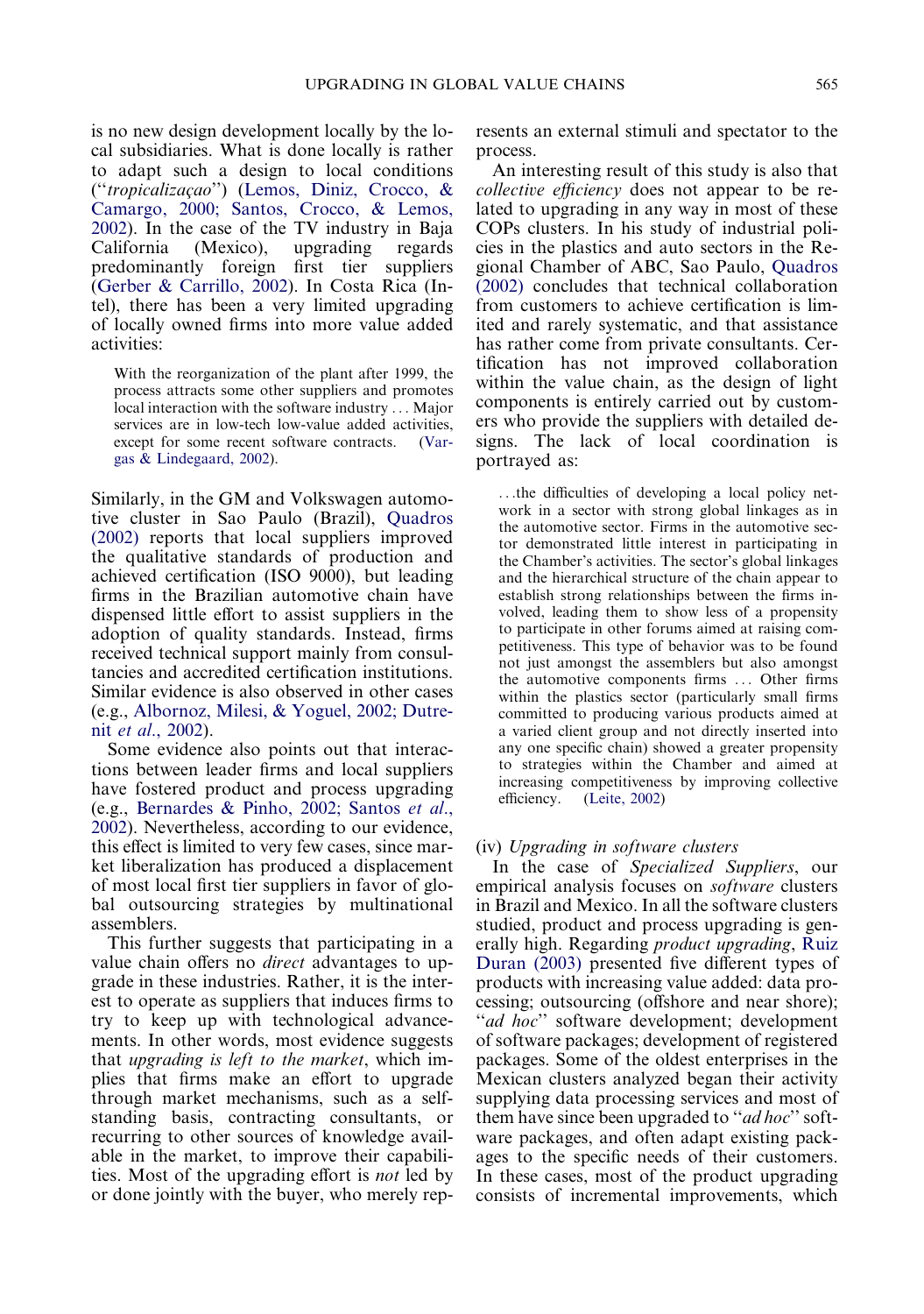are favored by the existence of network relationships with users.

Another form of product upgrading, also increasingly common in Blumenau (Brazil), is the supply of full systems instead of specific systems for book-keeping, human resource management, etc. With SMEs beginning to adopt ERP solutions, the market for full and integrated systems has expanded, opening the opportunity to be competitive in these systems to small software firms ([Bercovich & Swanke,](#page-20-0) [2003](#page-20-0)). Finally, in all the clusters analyzed, there are a few firms which have been able to evolve from producing "ad hoc" solutions to developing standardized systems, which are implemented and sold to a large number of customers. A case in point is a small enterprise located in Aguascalientes that has developed a software for ophthalmologists, translating other existing packages into Spanish and adapting them to Mexican doctors' necessities. The software is now exported to other Latin American countries.

According to the empirical evidence available, in all these clusters, the degree of collective efficiency is positively related with product upgrading. Most of the entrepreneurs interviewed in Mexico and Brazil consider the exchange of information and the flow of skilled people inside the clusters very important determinants of their product upgrading. Moreover, the various collective initiatives, undertaken in most of these clusters, also contribute to enhancing firms' knowledge, access to information, and skills.

Process upgrading, in the Mexican clusters, is very strongly related with the process of obtaining the Capability Maturity Model (CMM) certification. This is aimed at improving the process of software development. This certification is a very time consuming and expensive process for SMEs, and the various existing collective initiatives would probably play a crucial supporting role. Besides, the linkages between software firms and local universities also importantly enhance process upgrading.

Finally, *functional upgrading* appears to be more common in this sector than in others. In all these clusters, there are examples of firms making efforts to improve their marketing activity within collective initiatives. Examples are the joint participation to trade fairs in Blumenau and the creation of a cluster catalog in Aguascalientes, with some joint marketing initiatives by the local business association.

# 6. CONCLUDING REMARKS: CLUSTERS, VALUE CHAINS, AND SECTOR-SPECIFIC UPGRADING PATTERNS

Clustering and participating in a (global) value chain are increasingly considered by development scholars and policymakers as possible strategies to enhance enterprise competitiveness in international markets. In this paper, we show and support with novel empirical evidence on Latin America, that what really matters is the mode of organization of interfirm linkages and the governance of value chains. These differ and have different implications for process, product, and functional upgrading, in different groups of sectors. Thus, the degree of cumulativeness of knowledge, together with the degree of appropriability, codification, and complexity of the knowledge base influence the capacity and way firms upgrade.

A central and novel conclusion of this paper is that collective efficiency makes a difference and affects enterprise upgrading, but the impact is different, and follows different routes, in different groups of sectors. However, this is not the only thing that matters, as the mode of governance of the value chain in which firms participate affects the scope and extent of local firms' upgrading as well as how upgrading is pursued. More specifically, in quasi-hierarchical value chains, the pressure to comply with the standards imposed by the chains' leaders often enhances product and process upgrading, but functional upgrading is almost always inhibited. But if this is a common result throughout all sectors, the way of pursuing product and process upgrading changes. In traditional industries, buyers directly facilitate the process, in NR-based clusters, a crucial role is played by collective initiatives, while in COPS, firms find the resources needed to upgrade in the market.

In sum, firm-level strategies to pursue upgrading substantially differ by groups of sectors: clustering and collective efficiency play a key role in some sectors but not in others, where the global logic of foreign buyers prevails and firms need to learn how to cope with more competent (and often larger) players. Future empirical research will need to build rigorous quantitative methods to address some of the issues raised in this paper and, most importantly, the implications for policy design and implementation.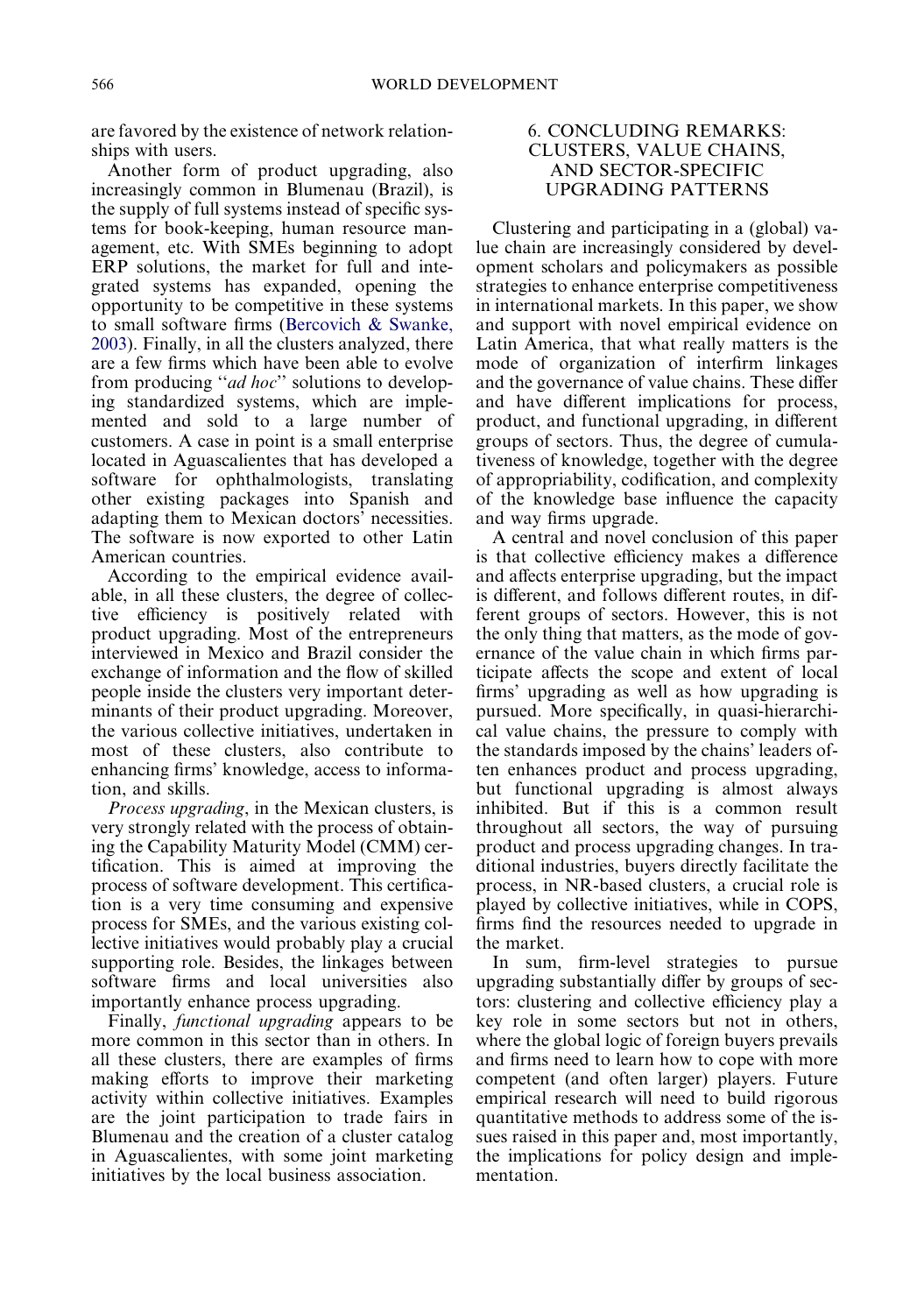## **NOTES**

1. Among the studies on this issue, see, for instance, [Schmitz \(1995\), Rabellotti \(1997\)](#page-22-0) and the two special issues of World Development: [Humphrey \(1995\)](#page-21-0) and [Nadvi and Schmitz \(1999\)](#page-21-0).

2. For a review of the empirical cases available on Africa, see [McCormick \(1999\)](#page-21-0) and on Latin America [Albaladejo \(2001\)](#page-19-0).

3. An important difference is also related to the fact that in developing countries (specifically in Latin America), industrial clusters often include a heterogeneous set of firms, which differ widely in terms of size. Unlike the typical Marshallian industrial district, in the developing world, clusters are populated by SMEs as well as large firms ([Rabellotti & Schmitz, 1999\)](#page-22-0).

4. External economies can be defined as positive or negative unpaid, outside of the market rules, as side effects of the activity of one economic agent on other agents.

5. [Nadvi and Schmitz \(1999\)](#page-21-0) proposes the following classification of joint actions: (i) Joint action within vertical linkages including backward ties with suppliers and subcontractors and forward ties with traders and buyers; (ii) Joint action within bilateral horizontal linkages between two or more local producers. This can include joint marketing of products, joint purchase of input, order sharing, common use of specialized equipment, joint product development, and exchange of know-how and market information; (iii) Joint action within multilateral horizontal linkages among a large number of local producers.

6. [Markusen \(1996\)](#page-21-0) broadening the definition of an industrial district discusses four types of districts. In the ''satellite platform'' type, consisting of a congregation of branch facilities of externally based multiplant firms, she acknowledges the importance of external linkages. [Guerrieri, Iammarino, and Pietrobelli \(2001\)](#page-21-0) and [Guerrieri and Pietrobelli \(2004\)](#page-21-0) further develop this approach and apply it to clusters in Italy and Taiwan.

7. Within this context, innovation is clearly not defined only as a breakthrough into a product or a process that is new to the world. It is rather a story of marginal, evolutionary improvements of products and processes that are new to the firm, and that allow it to keep up with an international (moving) standard. This involves a shifting to activities, products, sectors which sustain higher value added and enforce higher entry barriers.

8. The macroeconomic dimension of competitiveness is often mixed with the microeconomic definition, embedded in the competitiveness literature. This generated an extensive debate among international trade economists rejecting the notion of ''competitiveness'' as essentially wrong and misleading, in comparison with the clear concept of ''comparative advantage'' [\(Krugman, 1996\)](#page-21-0). Following the latter concept, all economies benefit from any international specialization, provided that it is consistent with their pattern of comparative advantage. However, insofar as we admit the possibility of interfirm (intrasector) differentials (for example, related to market imperfections, information asymmetries, firm-specific learning, and capabilities) that are ruled out by the (macro) theories of comparative advantage, competitiveness becomes a meaningful, and indeed relevant concept ([Lall, 2001](#page-21-0)). Further, the latter approach allows consideration of ''dynamic'' comparative advantage, that is, acquired through the purposeful efforts of enterprises, and in sectors different from those enjoying static comparative advantage [\(Pietrobelli, 1997\)](#page-22-0). Therefore, the present discussion of alternative ''roads'' to competitiveness refers to the macroeconomic implications of enterprise-level strategies. From the point of view of the individual enterprise, it could be (statically) optimal to become competitive by squeezing costs (including labor costs), but this would not be desirable (i.e., high road), from the national point of view of the country (or the region/cluster).

9. In order to observe the variety of innovative processes across sectors, [Nelson and Winter \(1977,](#page-21-0) [1982\)](#page-21-0) seminally introduced the notion of ''technological regime,'' which they broadly define as a technological condition that defines the boundaries and the direction of the innovative and problem-solving activities of technicians (also see [Dosi, 1982, 1988\)](#page-20-0). More recently, other authors have attempted to differentiate technological regimes on the basis of the combination of concepts such as *technological opportunity*, *appropriability of* knowledge, cumulativeness of learning, and nature of the knowledge base [\(Breschi, Malerba, & Orsenigo, 2000;](#page-20-0) [Malerba & Orsenigo, 1993](#page-20-0)).

10. The properties of the knowledge base are tied to the nature of knowledge and its degree of specificity, tacitness, complexity, and independence [\(Breschi](#page-20-0) et al., [2000](#page-20-0)).

11. Starting from seminal contribution of [Pavitt \(1984\),](#page-21-0) different attempts have been made to identify and understand patterns of innovation [\(Marsili & Versp](#page-21-0)[agen, 2001\)](#page-21-0), and a number of different studies have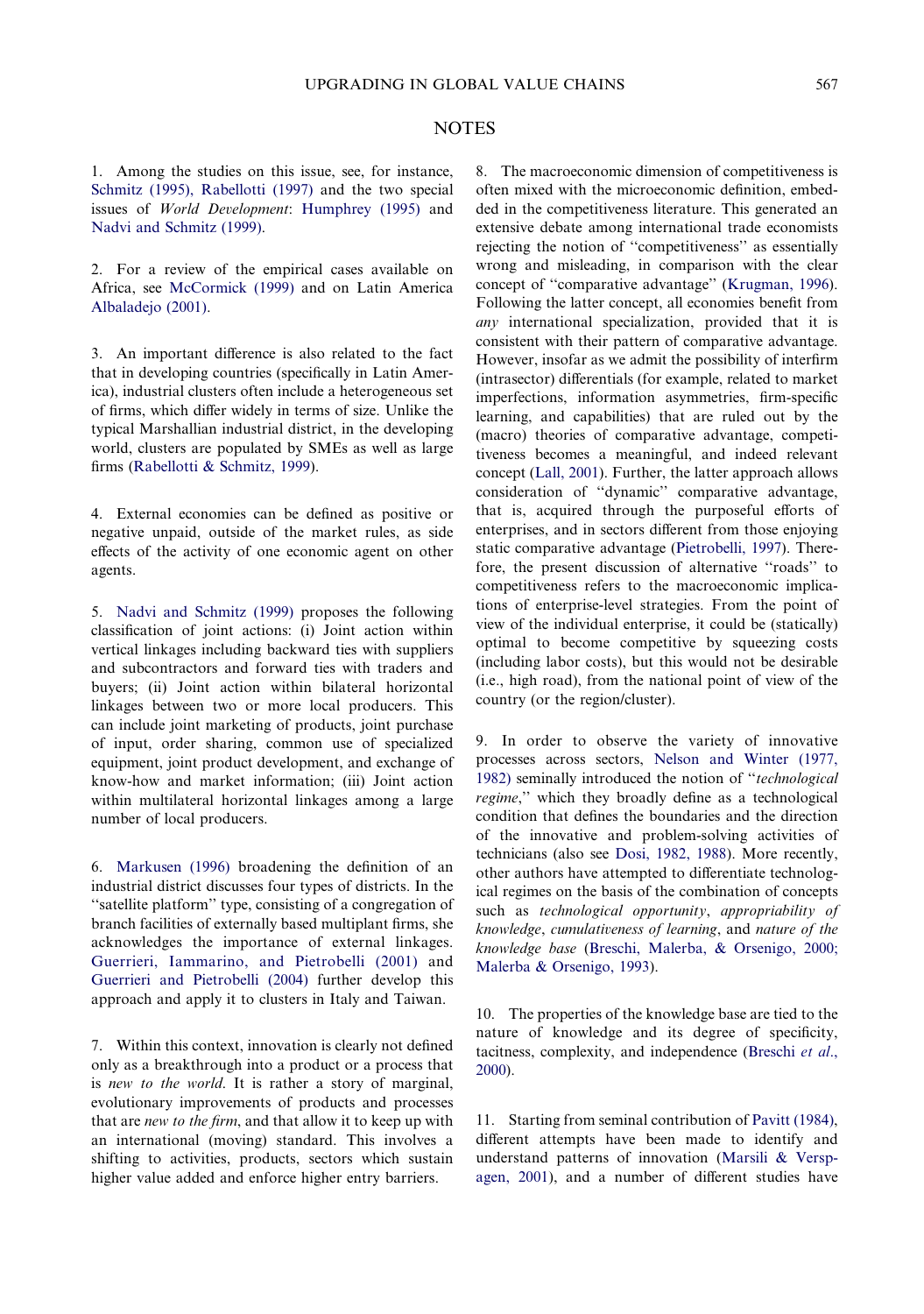<span id="page-19-0"></span>adopted and refined the taxonomy to analyze the Latin American context (e.g., [ECLAC, 1996; Ferraz, Kupfer,](#page-20-0) [& Haguenaer, 1996; Guerrieri, 1994\)](#page-20-0).

12. University–Industry linkages have been historically very poor in Latin America [\(Plonski, 1993](#page-22-0)). During the Import Substitution period, there was little interest to cooperate because protected market conditions did not encourage firms to innovate. At the same time, universities had little incentives to transfer technologies to business because research was mainly financed by the Government. Since the 1990s, the situation has shown signs of change, with some new policies specifically focusing on university–industry linkages.

13. The risk of ''freezing'' a classification that may be outdated by changes in technology over the years has been acknowledged by several authors [\(Freeman, 1994\)](#page-20-0); to this aim, we have adapted the taxonomy to fit our empirical case studies.

14. On this see [Pray and Umali-Deininger \(1998\) and](#page-22-0) [Echevarria](#page-22-0) et al. (1996).

15. In this study, the definition of COPs does not coincide entirely with that given by Hobday for Complex Products Systems (1998). He distinguishes COPs from mass-market, commodity type industries. The former which includes telecommunications exchanges, flight simulators, aircraft engines, mobile phone network equipment, etc.—would be characterized by high component customization, by a hierarchical architecture and by small batch production. The latter—which includes cars, semiconductors, and consumer electronics—is instead characterized by a higher degree of interface and component standardization (modularity) ([Ulrich,](#page-22-0) [1995](#page-22-0)) which allow for mass production. In the present work, consistent with [Bell and Pavitt \(1993\)](#page-20-0), the definition given to COPs will include both the abovementioned industries, although the former is rarely encountered in Latin America.

16. For details, see [Pietrobelli and Rabellotti \(2004\)](#page-22-0).

17. As the definition of SMEs varies greatly across the different countries of the region and firm size also depends on the sector, we use the concept in a rather loose way to refer to the majority of domestic firms.

18. For a list of all case studies, see Appendix A.

19. The indexes of external economies and joint action are computed by summing up the figures obtained in each component. Therefore, the index of collective efficiency is the simple average of the two.

20. Specialized suppliers are not mentioned since none of the cases analyzed forms part of a quasi-hierarchical value chain.

21. Most of the local small growers had never previously worked with irrigated agriculture. Thus, they first produced a combination of annual crops, including beans, corns, and melons, followed by widespread adoption of industrial tomatoes, and subsequently higher-value fruit crops, including mangoes and grapes. The transition from phase to phase involved a combination of conventional and more innovative support policies to help growers in each, consecutively more difficult, phase ([Gomes, 2003](#page-21-0)).

#### **REFERENCES**

- Albaladejo, M. (2001). The determinants of competitiveness in SME clusters: Evidence and policies for Latin America. In H. Katrack & R. Strange (Eds.), Small-scale enterprises in developing and transitional economies. London: MacMillan.
- Albornoz, F., Milesi, D., & Yoguel, G. (2002). New Economy in Old Sectors: some issues coming from two production networks in Argentine. Paper Presented at the DRUID summer conference 2002. [<http://www.druid.dk>.](http://www.druid.dk)
- Alonso, J., Carrillo, J., & Contreras, O. (2000). Trayectorias tecnologicas en empresas maquiladoras asiaticas y americanas en Mexico. Serie Desarrollo Productivo, 72, CEPAL, Naciones Unidas: Santiago.
- Archibugi, D., & Pietrobelli, C. (2003). The globalization of technology and its implications for developing countries. Windows of opportunity or further

burden? Technological Forecasting and Social Change, 70, 861–883.

- Arocena, R., & Sutz, J. (2001). Changing knowledge production and Latin American universities. Research Policy, 30(8), 1221–1234.
- Artola, N., & Parrilli, D. (2003). In C. Pietrobelli, & R.Rabellotti (Eds.), El despegue del cluster de productos lácteos de Boaco y Chontales, Nicaragua.
- Bair, J., & Gereffi, G. (2001). Local clusters in global chains: The causes and consequences of export dynamism in Torreon's blue jeans industry. World Development, 29(11), 1885–1903.
- Bazan, L., & Navas-Aleman, L. (2004). The Underground Revolution in the Sinos Valley: A comparison of Upgrading in global and national value chain, in [Schmitz \(2004\)](#page-22-0).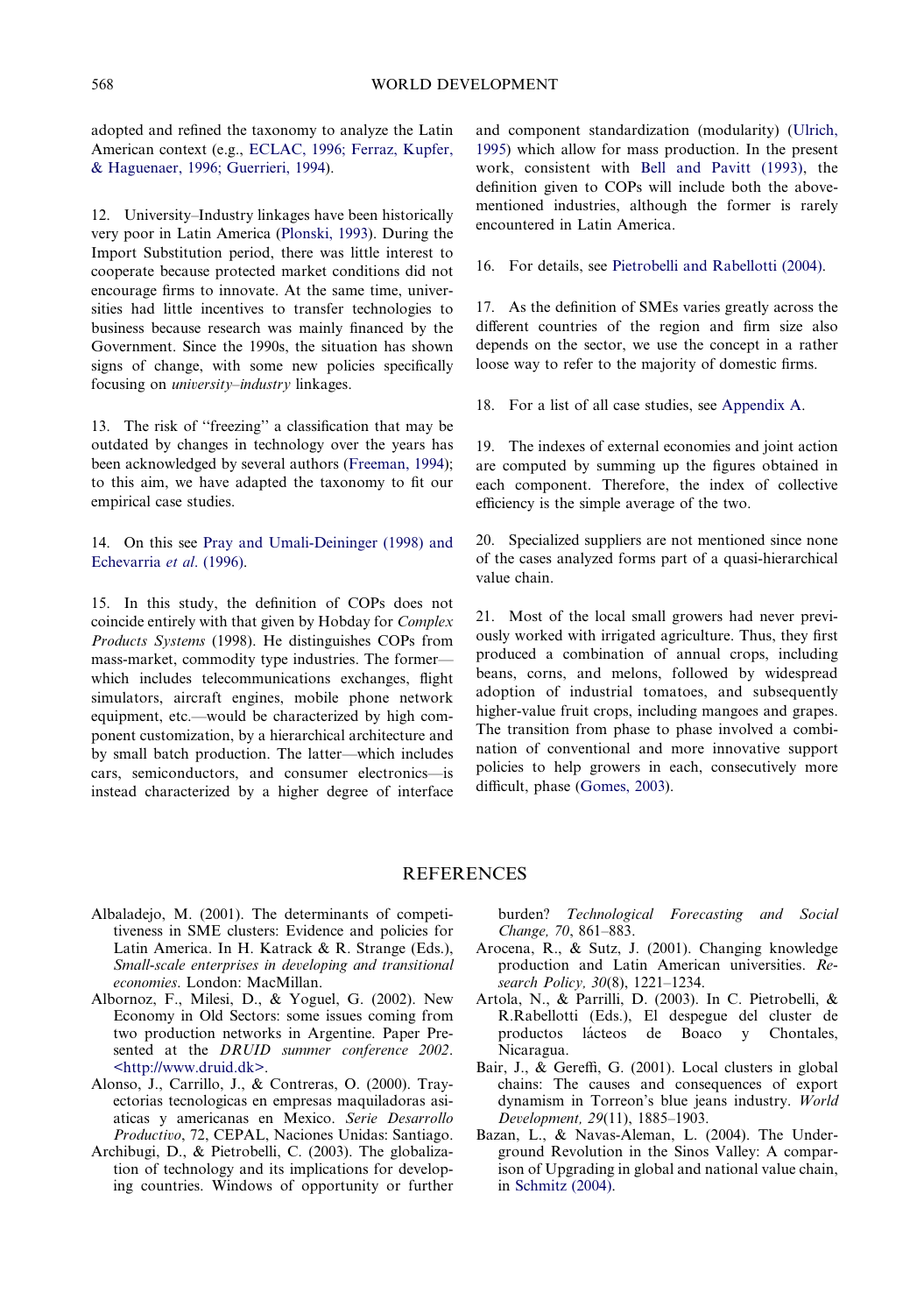- <span id="page-20-0"></span>Becattini, G. (1987). Mercato e forze locali: Il distretto industriale. Bologna: Il Mulino.
- Bell, M., & Pavitt, K. (1993). Technological accumulation and industrial growth: contrast between developed and developing countries. Industrial and Corporate Change, 2(2), 157–211.
- Bercovich, N., & Swanke, C. (2003). Cooperacao e competitividade na industria de software de Blumenau. WP. 138, Serie Desarrollo Productivo, CEPAL/ United Nations: Santiago de Chile.
- Bernardes, R., & Pinho, M. (2002). Aglomeração e aprendizado na rede de fornecedores locais da Embraer. Mimeo. [<http://www.ie.ufrj.br/redesist>](http://www.ie.ufrj.br/redesist).
- Bortagaray, I., & Tiffin, S. (2000). Innovation clusters in Latin America. Paper presented at 4th international conference on technology policy and innovation, Curitiba, Brazil, August 28–31.
- Breschi, S., Malerba, F., & Orsenigo, L. (2000). Technological regimes and the schumpeterian patterns of innovation. The Economic Journal, 110, 388–410.
- Buitelaar, R. M., Padilla, R., & Urrutia, R. (1999). Industria Maquiladora y Cambio Tecnico. Revista de la Cepal, 67, Abril, CEPAL. Naciones Unidas: Santiago.
- Calandro, M. L., & Campos, H. S. (2002). O setor de autopeças de Caixas do Sul e Regiao: diagnostico para a implementação de política de apoio ao desenvolvimento de SLPs. In C. C. Chiappino (Ed.), Programa de Apoio aos Sistemas Locais de Produ cao: a constru cao de uma politica publica do RS. Porto Alegre: Fundação de Economia e Estatistica.
- Campos, R. R., Nicolau, J. A., & Ferraz Cario, S. A. (1998). Sistemas locais de inovacao: um estudo preliminar de casos selecionados ni estado de Santa Catarina. NT 10. [<http://www.ie.ufrj.br/redesist>.](http://www.ie.ufrj.br/redesist)
- Campos, R. R., Cário, S., & Nicolau, J. (2000). Arranjo productivo textil-vestuario do Vale de Itajai, SC. NT 20. [<http://www.ie.ufrj.br/redesist>](http://www.ie.ufrj.br/redesist).
- Carrillo, J., & Hualde, A. (2000). Existe un cluster en la maquiladora electrónica en Tijuana. In J. Carrillo (Ed.), Aglomeraciones Locales o Clusters Globales? Evolucio´n Empresarial e Institucional en el Norte de México (pp. 99-139). Fudación Ebert and El Colegio de la Frontera Norte, Tijuana: Universidad Autónoma de Ciudad Juárez.
- Carrillo, J., & Lara, A. (2004). Maquiladoras de cuarta generación y coordinación centralizada. Estudios Sociológicos, XXII(66).
- Carrillo, J., Mortimore, M., & Estrada, J. A. (1998). El impacto de las empresas transnacionales en la reesreucturacion industrial de Mexico. El caso de las Industrias de Partes para Vehiculos y Televisores. Serie Desarrollo Productivo, n. 50, CEPAL.
- Cassiolato, J., Villaschi, A., & Lastres, H. (2003). In C. Pietrobelli, & R. Rabellotti (Eds.), Local productive and innovative systems in Brazil: A policy perspective from a study of the metal-mechanics system in Espírito Santo.
- Cimoli, M., & Katz, J., (2002). Structural reforms, technological gaps and economic development. A

Latin American perspective. Serie Desarrollo Productivo, 129, CEPAL, Santiago de Chile.

- Crocco, M., & Horacio, F. (2001). Industrialização descentralizada: Sistemas Industriais Locais. O Arranjo Produtivo Moveleiro de Ubá. NT 38. [<http://www.ie.ufrj.br/redesist>.](http://www.ie.ufrj.br/redesist)
- De Souza, M. C., & Garcia, R. (1998). O arranjo produtivo de industrias de alta tecnologia da regiao de Campinas—Estado de Sao Paulo-Brazil. NT 27/ 99. [<http://www.ie.ufrj.br/redesist>.](http://www.ie.ufrj.br/redesist)
- Dosi, G. (1982). Technological paradigms and technological trajectories. Research Policy, 11, 147–162.
- Dosi, G. (1988). Sources, procedures. and microeconomic effects of innovation. Journal of Economic Literature, XXVI, 1120–1171.
- Dussel, E. (1999). La subcontratación como proceso de aprendizaje: el caso de la electronica en Jalisco (México) en la década de los noventa. Red de reestructuración y competitividad, ECLAC, United Nations: Santiago, Chile.
- Dutrenit, G., Vera-Cruz, A. O., & Gil, J. L. (2002). Desafios y oportunidades de las Pymes para su integracion a la red de proveedores: el caso de la maquila automotriz en cdad Juarez. [<http://](http://www.ie.ufrj.br/redesist) [www.ie.ufrj.br/redesist>.](http://www.ie.ufrj.br/redesist)
- Echevarria, R. G., Trigo, E. J., & Byerlee, D. (1996). Institutional change and effective financing of agricoltural research in Latin America. World Bank Papers, N. 330, Washington, DC.
- ECLAC (1996). Panorama de la insercion internacional de America Latina y el Caribe, Edicion 1996 (lc/g. 1941). CEPAL, Naciones Unidas: Santiago.
- Ferraz, J., Kupfer, D., & Haguenaer, L. (1996). El Desafío Competitivo para la Industria Brasileña. Revista de la CEPAL, 58 (LC/G.1916-P).
- Freeman, C. (1994). The economics of technical change. Cambridge Journal of Economics, 18, 463–514.
- Garcia, R., & Roselino, J. E. (2002). Critical Evaluation of the results of the Informatics Law' and its reflexes on the electronic complex. Paper presented at the 6th EUNIP Conference, Turku, Finland, 5–7 December.
- Gerber, J., & Carrillo, J. (2002). Are Baja California's Maquiladora Plants Competitive? Paper Presented at San Diego Dialogue Fronterizo, The Future of Manufacturing un Baja California: The Electronics and Auto Part Sectors, July 18.
- Gereffi, G. (1994). The organization of buyer-driven global commodity chains: How, US retailers shape overseas production networks. In G. Gereffi & M. Korzeniewicz (Eds.), Commodity chains and global capitalism. London: Praeger.
- Gereffi, G. (1999). International trade and industrial upgrading in the apparel commodity chain. Journal of International Economics, 48, 37–70.
- Gereffi, G., & Kaplinsky, R. (2001). The value of value chains. Special issue of IDS Bulletin, Vol. 32.
- Giuliani, E. (2002). Beyond static comparative advantage in wine production: The case of the Colchagua Valley, Chile. Mimeo.
- Giuliani, E. (2003). Knowledge in the air and its uneven distribution. A story of a Chilean Wine Cluster.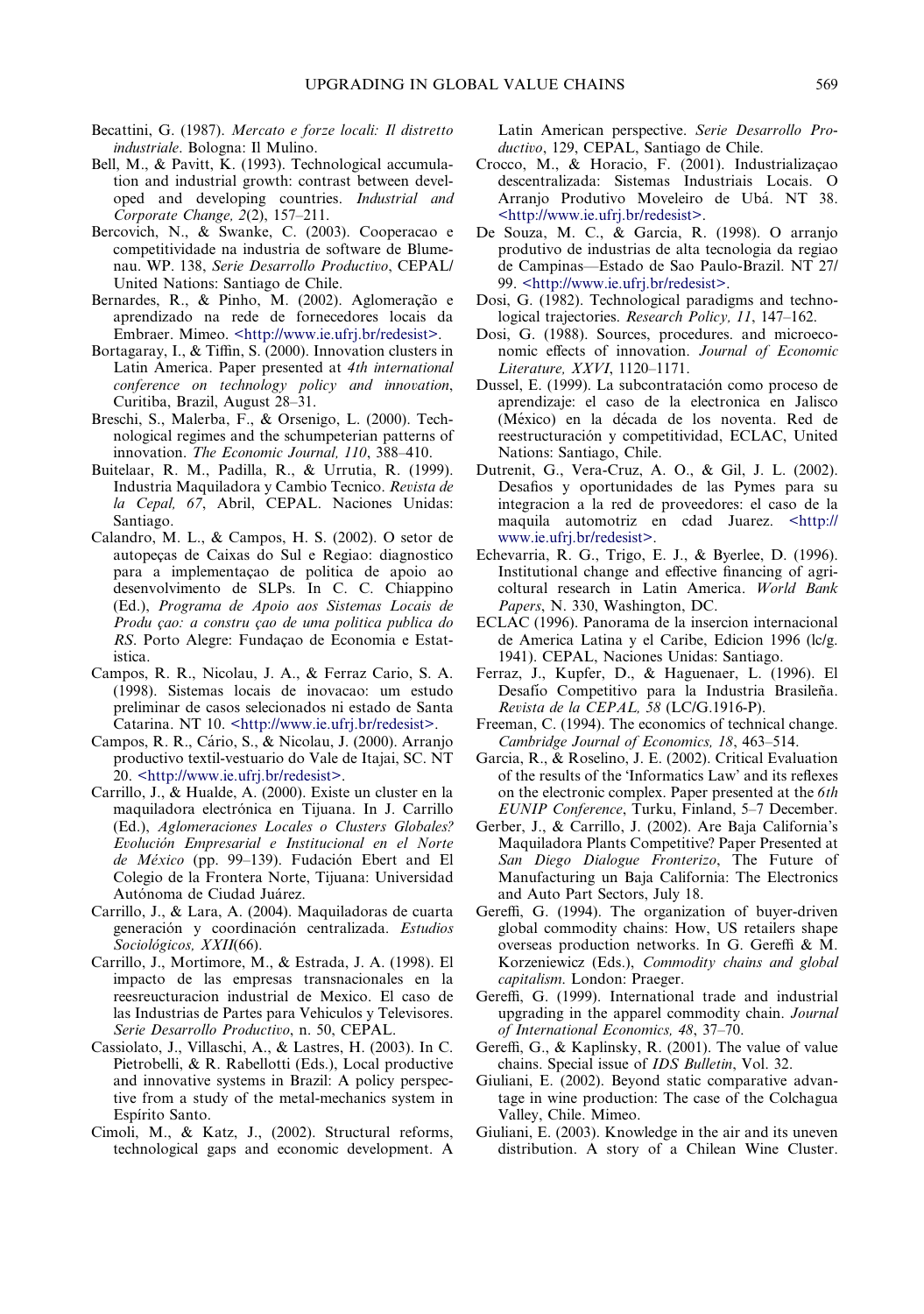<span id="page-21-0"></span>Paper Presented at the Druid Winter Conference, Denmark.

- Gomes, R. (2003). In C. Pietrobelli, & R. Rabellotti (Eds.), Upgrading without exclusion: Lessons from SMEs in fresh fruit clusters in Brazil.
- Guerrieri, P. (1994). International competitiveness, trade integration and technological interdependence. In Bradford, Jr. & I. Colin (Eds.), The new paradigm of systemic competitiveness: Toward more integrated policies in Latin America. Paris: OECD.
- Guerrieri, P., & Pietrobelli, C. (2004). Industrial districts' evolution and technological regimes: Italy and Taiwan. Technovation, 24(11), 899–914.
- Guerrieri, P., Iammarino, S., & Pietrobelli, C. (2001). The global challenge to industrial districts: SMEs in Italy and Taiwan, Cheltenham, UK and Lyme, US: Edward ELGAR (paperback in 2003).
- Henderson, R. M., & Clark, K. B. (1990). Architectural innovation: The reconfiguration of existing product technologies and the failure of established firms. Administrative Science Quarterly, 35, 9–30.
- Hobday, M. (1998). Product complexity, innovation and industrial organization. Research Policy, 26, 689–710.
- Humphrey, J. (Ed.) (1995). Industrial organization and manufacturing competitiveness in developing countries. Special Issue of *World Development*, 23(1), 1–7.
- Humphrey, J., & Schmitz, H. (2000) Governance and upgrading: Linking industrial cluster and global value chain research. IDS Working Paper, No. 120, Institute of Development Studies, University of Sussex, Brighton.
- Humphrey, J., & Schmitz, H. (2002a). How does insertion in global value chains affect upgrading industrial clusters? Regional Studies, 36(9), 1017–1027.
- Humphrey, J., & Schmitz, H. (2002b). Developing country firms in the world economy: Governance and upgrading in global value chains. INEF Report, No. 61, University of Duisburg, Duisburg.
- Kaplinsky, R. (2001). Learning networks in the South African auto components industry. Innovation News.
- Kaplinsky, R., & Readman, J. (2001). How can SME producers serve global markets and sustain income growth? Mimeo, University of Brighton and Univer-sity of Sussex, Brighton. [<http://www.ids.ac.uk/ids/](http://www.ids.ac.uk/ids/global/valchn.html) [global/valchn.html>.](http://www.ids.ac.uk/ids/global/valchn.html)
- Katz, J. (2001). Structural reforms and technological behaviour. The sources and nature of technological change in Latin America in the 1990s. Research Policy, 30, 1–19.
- Krugman, P. (1996). Making sense of the competitive debate. Oxford Review of Economic Policy, 12(3), 17–25.
- Lall, S. (2001). Competitiveness indices and developing countries: An economic evaluation of the global competitiveness report. World Development, 29(9), 1501–1525.
- Leite, M. de Paula (2002). The struggle to develop regional industrial policy: The role of the plastics and auto sectors in the Regional Chamber of ABC, São Paulo. IDS Working Paper No. 154, Institute of Developing Studies, Brighton, UK. <[http://www.ids.](http://www.ids.ac.uk) [ac.uk>.](http://www.ids.ac.uk)
- Lemos, M. B., Diniz, C., B. Teixeira dos Santos, F., Crocco, M.A., Camargo, O., (2000). O Arranjo Produtivo da Rede Fiat de Fornecedores, NT 17, [<http://www.ie.ufrj.br/redesist>.](http://www.ie.ufrj.br/redesist)
- Lemos, C., & Palhano, A. (2000). Arranjo Produtivo Coureiro-Calcadista de Campina Grande/PB. NT 22. [<http://www.ie.ufrj.br/redesist>.](http://www.ie.ufrj.br/redesist)
- Maggi, C. (2003). In C. Pietrobelli, & R. Rabellotti (Eds.), El cluster del cultivo y procesamiento del salmón en la región sur-austral de Chile.
- Malerba, F. (Ed.). (2000). Economia dell'Innovazione. Roma: Carocci Editore.
- Malerba, F., & Orsenigo, L. (1993). Technological regimes and firm behaviour. Industrial and Corporate Change, 2(1), 74–89.
- Markusen, A. (1996). Sticky places in slippery space: A typology of Industrial Districts. Economic Geography, 72, 293–313.
- Marques, R. A. (forthcoming). Evolution of the civil aircraft manufacturing system of innovation: A case study in Brazil. In S. Mani, & Henny Romijn (Eds.), Innovation, learning, and technological dynamism of developing countries (pp. 77–106). Tokyo: United Nations University Press.
- Marshall, A. (1920). Principles of economics (8th ed.). London: MacMillan (1st ed. 1890).
- Marsili, O., & Verspagen, B. (2001). Technological regimes and innovation: Looking for regularities in Dutch manufacturing. No. 150, DRUID's Nelson and Winter Conference.
- McCormick, D. (1999). African enterprise clusters and industrialization: Theory and reality. World Development, 27(9), 1531–1551.
- Meyer-Stamer, J. (1998a). Avoiding collective efficiency. Growth and crises in the furniture cluster in Sao Bento do Sul (Santa Catarina, Brazil). [<http://](http://www.meyer-stamer.de/1998/sbs.moveis.htm) [www.meyer-stamer.de/1998/sbs.moveis.htm>.](http://www.meyer-stamer.de/1998/sbs.moveis.htm)
- Meyer-Stamer, J. (1998b). Towards knowledge-driven development? Upgrading to face the challenges of an open economy: Experience from industrial clusters in Santa Catarina, Brazil. Paper presented for the conference on globalisation and industrial competitiveness in Brazil, Oxford, June 11.
- Meyer-Stamer, J., Maggi, C., & Siebel, S. (2001). Improving upon nature: Creating comparative advantage in tile clusters in Italy, Spain and Brazil. INEF Report, No. 54, University of Duisburg, Duisburg.
- Millan, F. (2002). El conglomerado del azũcar del valle del Cauca: cien años de construccion social. In CEPAL, Aglomeraciones agroindustriales en Ame´ rica latina, CEPAL, Naciones Unidas: Santiago.
- Nadvi, K. & Schmitz, H. (Eds.) (1999). Industrial clusters in developing countries. Special issue of World Development 27(9).
- Nelson, R., & Winter, S. (1977). In search of a useful theory of innovation. Research Policy, 6, 36–76.
- Nelson, R., & Winter, S. (1982). An evolutionary theory of economic change. Harvard University Press.
- Pavitt, K. (1984). Sectoral patterns of technical change: Towards a taxonomy and a theory. Research Policy, 13, 343–373.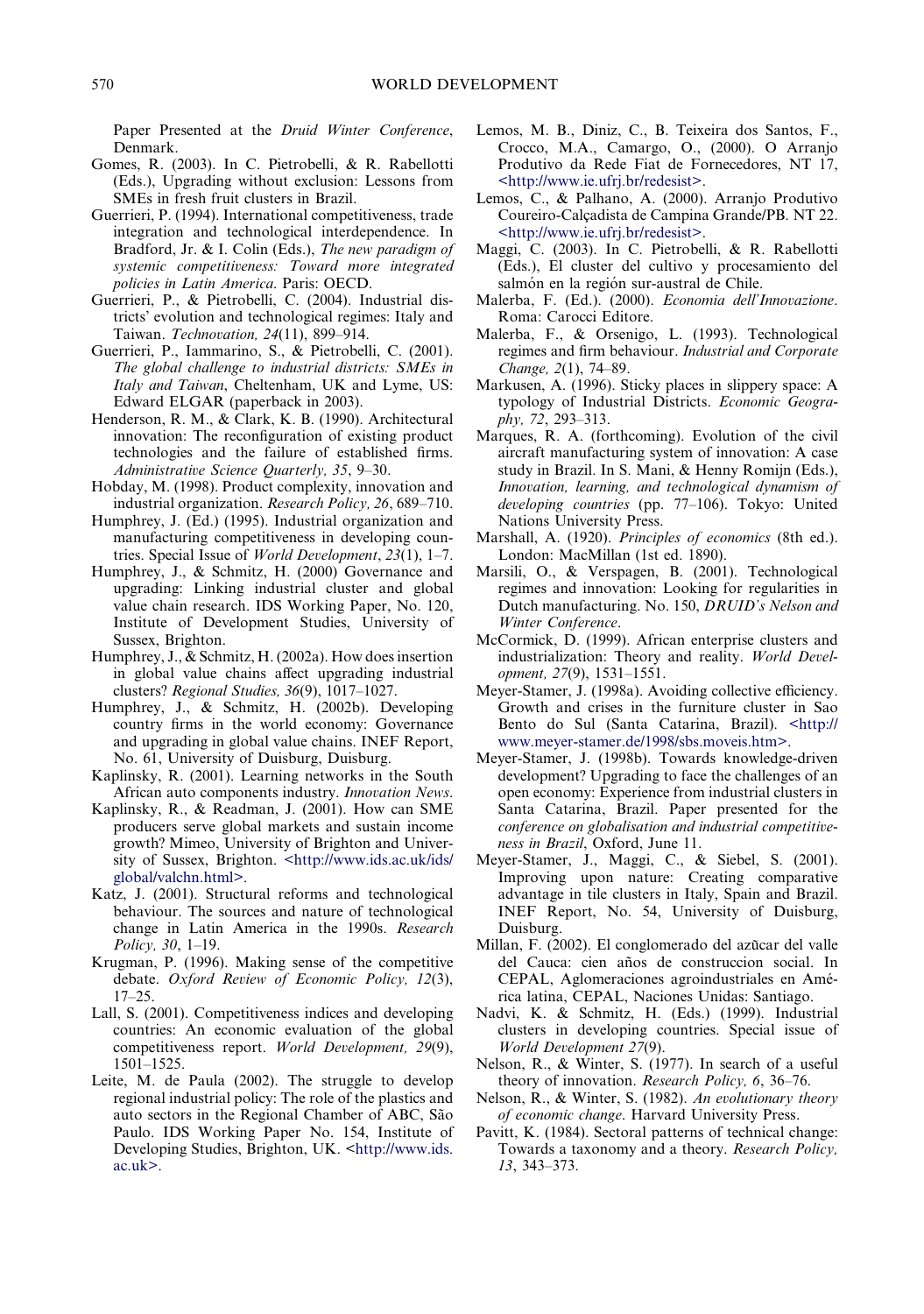- <span id="page-22-0"></span>Pietrobelli, C. (1997). On the theory of technological capabilities and developing countries' dynamic comparative advantage in manufactures. Rivista Internazionale di Scienze Economiche e Commerciali,  $XLIV(2)$ , June.
- Pietrobelli, C. (1998). Industry, competitiveness and technological capabilities in Chile.  $\overline{A}$  new tiger from Latin America? London and New York: MacMillan and St. Martin's.
- Pietrobelli, C., & Olarte, B. T. (2002). Enterprise clusters and Industrial Districts in Colombia's Fashion Sector. European Planning Studies, 10(5), 541-562.
- Pietrobelli, C., & Rabellotti, R. (2004). Upgrading in clusters and value chains in Latin America: The role of policies. In Sustainable Development Department Best Practices Series. Washington, DC: Inter American Development Bank.
- Plonski, A. G. (Ed.) (1993). Cooperacion Empresa-Universidad en Iberoamerica, Programa CYTED, São Paulo.
- Polanyi, M. (1967). The tacit dimension. Garden City, NY: Doubleday-Anchor.
- Porter, M. (1990). The competitive advantage of nations. London and Basingstoke: MacMillan.
- Pray, C. E, & Umali-Deininger, D. (1998). The private sector in agricultural research systems: Will it fill the gap? World Development, 26(6), 1127–1148.
- Quadros, R. (2002). Global quality standards, chain governance and the technological upgrading of Brazilian auto-components producers. IDS Working Paper, No. 156.
- Rabellotti, R. (1997). External economies and cooperation in industrial districts: A comparison of Italy and Mexico. London and Basingstoke: MacMillan.
- Rabellotti, R. (1999). Recovery of a Mexican cluster: Devaluation bonanza or collective efficiency? World Development, 27(9), 1571–1585.
- Rabellotti, R. (2004). In H. Schmitz (Ed.), The effect of globalisation on industrial districts in Italy: The case of Brenta.
- Rabellotti, R., & Schmitz, H. (1999). The internal heterogeneity in industrial districts in Italy, Brazil and Mexico. Regional Studies, 33(2), 97–108.
- Ruiz Duran, C. (2003). In C. Pietrobelli, & R. Rabellotti (Eds.), Cadenas de Valor y Clusters del Software en México
- Santos, F., Crocco, M., & Lemos, M. B. (2002). As MPME em Espacos Industriasi perifericos: os casos de Nova Serrana e da Rede de Fornecedores Fiat. [<http://www.ie.ufrj.br/redesist>.](http://www.ie.ufrj.br/redesist)
- Schmitz, H. (1995). Collective efficiency: Growth path for small-scale industry. Journal of Development Studies, 31(4), 529–566.
- Schmitz, H. (1999a). Increasing returns and collective efficiency. Cambridge Journal of Economics, 23(4), 465–483.
- Schmitz, H. (1999b). Global competition and local cooperation: Success and failure in the Sinos Valley, Brazil. World Development, 27(9), 1627–1650.
- Schmitz, H. (Ed.) (2004). Local enterprises in the global economy: Issues of governance and upgrading. Edward Elgar.
- Torres-Zorrilla, J. (2000). Una estrategia de desarrollo basada en recursus naturales: analisis cluster del completo de cobre de la Southern-Peru, Serie Desarrollo Productivo, n. 70, CEPAL/United Nations: Santiago de Chile.
- Torres-Zorrilla, J. (2001). El completo de cobre de la Southern Peru. In R. Buitelaar (Ed.), Aglomeraciones minerai y desarrollo local en America Latina. CE-PAL-Alfaomega.
- Torrisi, S. (2003). Imprenditorialita´, nuovi modelli di business e distretti tecnologici: un confronto tra India ed Irlanda. In F. Cesaroni & A. Piccaluga (Eds.), Distretti industriali e distretti tecnologici. Milano: Franco Angeli.
- Ulrich, K. (1995). The role of product architecture in the manufacturing firm. Research Policy, 24, 419–440.
- Vargas, M. A. (2000). Arranjo productivo coureirocalcadista do Vale dos Sinos. NT 21, IE/UFRJ. [<http://www.ie.ufrj.br/redesist>.](http://www.ie.ufrj.br/redesist)
- Vargas, M. A. (2001a). Local systems of innovation in developing countries: A study of technological learning in local productive arrangements in Brazil. Paper presented at the DRUID Winter Conference, Aalborg, January 16–18.
- Vargas, M. A. (2001b). Forms of governance, learning mechanisms and upgrading strategies in the Tobacco Cluster in Rio Pardo Valley-Brazil. IDS Working Paper, 125, Institute of Development Studies, University of Sussex, Brighton.
- Vargas, M. A., & Alevi, R. M. (2000). Competitividade, capacitação tecnologica e inovação no arranjo moveleiro da Serra Gaucha. NT 39. [<http://www.ie.](http://www.ie.ufrj.br/redesist) [ufrj.br/redesist>.](http://www.ie.ufrj.br/redesist)
- Vargas, L., & Lindegaard, K. (2002). New economies and innovation for developing countries. The case of intel in Costa Rica. Paper presented at the DRUID summer conference on industrial dynamics of the new and old economy, who embraces whom? Copenhagen, June 6–8.
- Villaschi, F. V., & Bueno, F. O. (2000). Elementos dinamicos do arranjo productivo Madeira/Moveis no Nordeste de Capaixaba, Redesist. NT 24. [<http://](http://www.ie.ufrj.br/redesist) [www.ie.ufrj.br/redesist>.](http://www.ie.ufrj.br/redesist)
- Villaschi, A. F., & de Souza Sabadini, M. (2000). Arranjo Produtivo Ornamentais (marmore, granito) no Estado do Espirito Santo. NT 15, IE/UFRJ. [<http://www.ie.ufrj.br/redesist>.](http://www.ie.ufrj.br/redesist)
- Visser, E.-J. (1999). A comparison of clustered and dispersed firms in the small-scale clothing industry of Lima. World Development, 27(9), 1553–1570.
- Von Hippel, E. (1987). Cooperation between rivals: Informal know-how trading. Research Policy, 16, 291–302.
- Wood, A. (2001). Value chains: an economist's perspective. IDS Bulletin, special issue: The Value of Value Chains, 32(3), 41–45.
- Wood, A., & Berge, K. (1997). Exporting manufactures: Human resources, natural resources and trade policy. Journal of Development Studies, 34(1), 35–59.
- Zepeda, E. (2003). In C. Pietrobelli, & R. Rabellotti (Eds.) Segusino: Auge y Caida de la Exportacion de Muebles.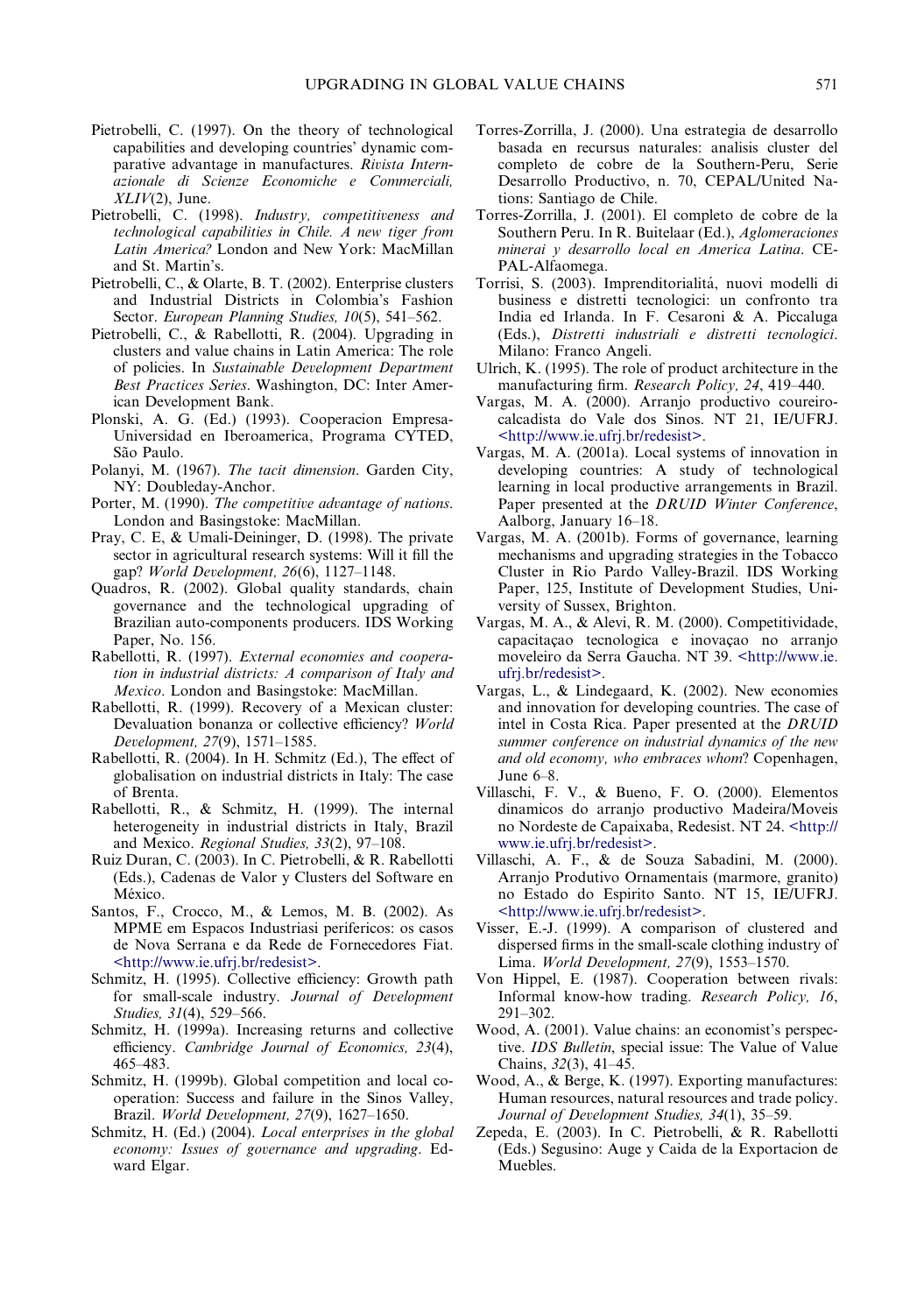#### 572 WORLD DEVELOPMENT

# Case study Country Country Source Traditional manufacturing clusters Footwear, Sinos Valley Brazil [Bazan and Navas-Aleman \(2004\),](#page-19-0) [Vargas \(2000\), Schmitz \(1999b, 1995\)](#page-19-0) Footwear, Guadalajara Mexico Footwear, Leon **Mexico** [Rabellotti \(1997, 1999\)](#page-22-0)<br>Footwear, Campina Grande **Brazil** Lemos and Palhano (20 Lemos and Palhano  $(2000)$ Textiles, Coahuila **Mexico** [Bair and Gereffi \(2001\)](#page-19-0)<br>Textiles, Medellin Colombia Pietrobelli and Olarte ( Textiles, Medellin Colombia [Pietrobelli and Olarte \(2002\)](#page-22-0) Colombia [Pietrobelli and Olarte \(2002\)](#page-22-0) Textiles, Itaji **Brazil** [Campos](#page-20-0) *et al.* (2000)<br>
Apparel, Gamarra **Brazil** Peru Visser (1999) Apparel, Gamarra *Peru*<br>Purniture. Serra Gaucha *Perazil* [Vargas and Alevi \(2000\),](#page-22-0) [Meyer-Stamer \(1998a\),](#page-22-0)<br>Villaschi and Bueno (2000) Furniture, Espirito Santo (2000) Brazil Furniture, Ubà<br>Furniture, Segusino-Chipilo (2001), Brazil [Crocco and Horacio \(2001\)](#page-20-0), Purniture, Segusino-Chipilo Furniture, Segusino-Chipilo Mexico Original field study ([Zepeda, 2003](#page-22-0))<br>Tiles, Santa Catarina Brazil Mever-Stamer, Maggi, and Siebel ( [Meyer-Stamer, Maggi, and Siebel \(2001\),](#page-21-0) [Meyer-Stamer \(1998a, 1998b\)](#page-21-0), [Campos, Nicolau,](#page-20-0) [and Ferraz Cario \(1998\)](#page-20-0) Natural resource-based clusters<br>Tobacco, Rio Pardo Brazil [Vargas \(2001a, 2001b\)](#page-22-0)<br>Chile Giuliani (2002, 2003) Wine, Colchagua Chile [Giuliani \(2002, 2003\)](#page-20-0) Wine, Serra Gaucha Brazil [Vargas \(2001a\)](#page-22-0) Sugar, Valle del Cauca Colombia [Millan \(2002\)](#page-21-0) Brazil [Villaschi and de Souza Sabadini \(2000\)](#page-22-0)<br>Peru Torres-Zorrilla (2000, 2001) Copper, Cuajone-Toquepala Salmon, Region Austral Chile Original field study ([Maggi, 2003](#page-21-0)) Milk, Boaco, Chontales Nicaragua Original field study ([Artola and](#page-19-0) [Parrilli, 2003](#page-19-0))<br>Original field study (Gomes, 2003) Mangoes & grapes, Petrolina-Juazeiro Brazil Melons, Rio Grande do Norte Brazil Driginal field study ([Gomes, 2003\)](#page-21-0)<br>
Apples, Santa Catarina Brazil Driginal field study (Gomes, 2003) Original field study ([Gomes, 2003\)](#page-21-0) Complex products' industries Brazil [Bernardes and Pinho \(2002\),](#page-20-0) [Marques \(forthcoming, Chapt. 4\)](#page-20-0) Automotive, Nova Serrana Brazil Lemos et al[. \(2000\), Santos](#page-21-0) et al. (2002)<br>Metalworking, Espirito Santo Brazil Original field study Cassiolato, Villaschi. Original field study [Cassiolato, Villaschi,](#page-20-0) [and Lastres \(2003\)](#page-20-0) Automotive, Caixa do Sul, RGS Brazil [Calandro and Campos \(2002\)](#page-20-0) Dutrenit et al[. \(2002\), Carrillo and](#page-20-0) [Lara \(2004\)](#page-20-0)<br>Gerber and Carrillo (2002), Alonso, Audio-visual equip., Baja California Mexico [Carrillo, and Contreras \(2000\)](#page-20-0), [Buitelaar,](#page-20-0) [Padilla, and Urrutia \(1999\),](#page-20-0) [Carrillo, Mortimore, and Estrada \(1998\),](#page-20-0) [Carrillo and Hualde \(2000\)](#page-20-0)

# APPENDIX A. LIST OF CASE STUDIES